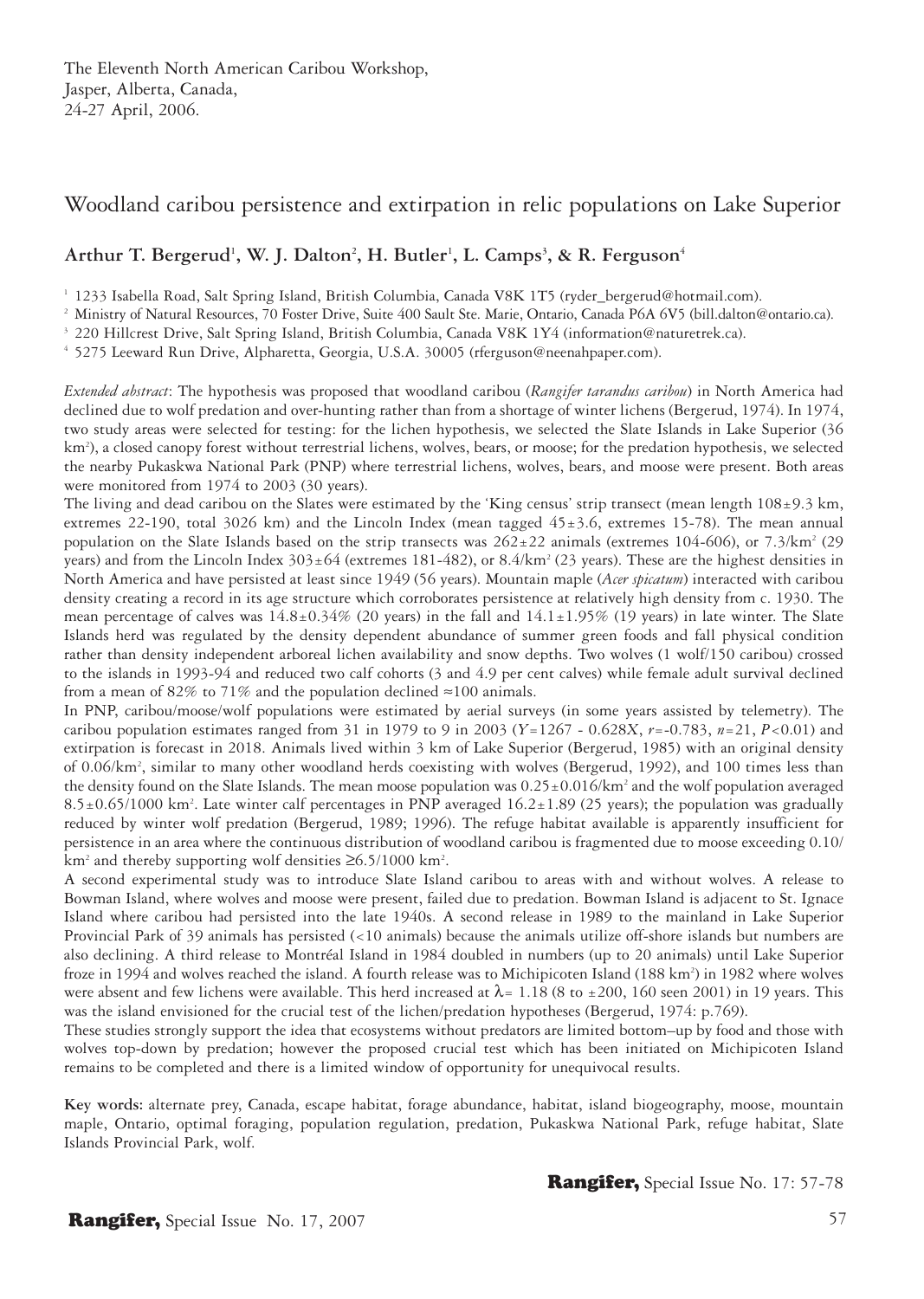# **Introduction**

Woodland caribou (*Rangifer tarandus caribou*) have recently been assessed (COSEWIC, 2002) as threatened in their Canadian range but there has been an awareness of range reduction for decades prior to this official designation (Cringan, 1956). Caribou conservation in Ontario is highly controversial and extirpation along the receding southern boundary of range remains topical (Schaefer, 2003). The hypothesis was proposed that caribou declined in North America following European settlement from wolf predation and overhunting (Bergerud, 1974) rather than the widely held view that destruction of winter lichen supplies by fires and over-grazing was the primary cause (Leopold & Darling, 1953; Edwards, 1954; Cringan, 1957; Scotter, 1964; 1967; Klein, 1970). Many biologists emphatically rejected the wolf predation hypothesis. Hence in 1974, we selected two study areas for testing the demographic/food parameters of the hypotheses.

For the lichen hypothesis, we selected the Slate Islands in Lake Superior. On these islands Cringan (1956, 1957) had studied the forage requirements of caribou in 1949. These islands supported a closed canopy forest of birch (*Betula paperifera*) and balsam fir (*Abies balsamea*); terrestrial lichens were nearly absent. The islands had been logged in the 1930s and a major fire had burned the western one-third of the largest island (Patterson) in 1902. The mammal fauna was limited to 11 species with the red fox (*Vulpes vulpes*) the only terrestrial predator of any potential consequence for woodland caribou.

For the control study, we secured a contract to investigate the caribou in Pukaskwa National Park (PNP). The park had a normal compliment of the boreal mammals including moose (*Alces alces),* wolves (*Canis lupus)*, and bears (*Ursus americanus*). We conducted studies at PNP only from 1974 to 1979. In later years the Park staff monitored caribou and moose numbers and measured the recruitment of both species. In PNP about a third of the total area (1878 km2 ) had been burned in 1931 and 1936 and extensive stands of terrestrial lichens existed in open grown Jack Pine forest (*Pinus banksiana*). In addition, terrestrial lichens were available along the coast on raised bedrock formations ("balds") and arboreal lichens were present on the older conifers on the humid coast. Both areas were originally thought be populated by about 25 caribou in 1974 (Euler *et al*., 1976; Pukaskwa National Park files - CWS 1972 faunal survey Bruce C. Johnson saw 12 caribou).

This paper provides data on the numbers of caribou in both populations from 1974 to 2003 (30 years). In addition to empirical data to distinguish between the two hypothesis (predation vs. winter lichens), experimental evidence was needed. Hempel (1966: p. 25) described a *crucial test* to decide between two rival hypothesis as "a decision between the two may be reached if some test outcome can be specified for which H and H predict conflicting outcomes." Bergerud (1974: p. 769) purposed the test of introducing caribou to an island with minimal lichen supplies and later, if the caribou increased, while food supplies were still adequate, introduce wolves; if the herd  $increases$  in the absence of wolves  $H$  (need lichens) is refuted; if the herd then declines with the wolf introduction H<sub>2</sub> (predation limits) is accepted. In 1982, caribou were introduced to Michipicoten Island southeast of PNP. Michipicoten Island lies in the Great Lakes-St. Lawrence Forest Region (Rowe, 1972), which is primarily a hardwood forest with minimal lichens. Wolves have not been introduced to Michipicoten Island but in the winter of 1993-94 two wolves crossed on the ice to our Slate Island study area at a time when there was adequate forage on the Islands. In other tests of the wolf predation hypothesis versus the lichen hypothesis, caribou from the Slate Islands were introduced to areas where wolves were present (Lake Superior Provincial Park, and Bowman Island adjacent to St. Ignace Island) and where they were absent (Montréal Island).

Pic Island is another site on Lake Superior where an island provides refuge habitat sufficient to anchor a naturally persisting caribou population. Studies carried out on this population (Steve Ferguson, ATB, and RF) have been reported (Ferguson *et al*., 1988).

## **Description of the main study areas**

## *Slate Islands*

In the northernmost arc of Lake Superior, the Slate Islands are a cluster of 7 significant islands plus islets (36 km2 ) in the vicinity of Terrace Bay, Ontario (Butler & Bergerud, 1978). Laying almost 9 km off-shore at the closest point, the archipelago lies within a circle roughly 8 km in diameter believed to be the central uplift of a large impact crater (Grieve & Robertson, 1977). Extensive Lake Superior waters in the bays and channels inside the archipelago take on the aspect of inland lakes in sharp contrast to the behaviour of waves and winds on the lake in general.

In most winters Lake Superior does not have complete ice cover but this was seen twice over the thirty years when ice came early and stayed late. In most years, but not all, an ice bridge formed between the Slate Islands and the mainland shore at some time during the winter. When ice does form it is late by the standard of nearby inland lakes, or by the standard of lakes and ponds on the Slate Islands, due to the large thermal mass of the lake. An ice bridge by mid-January would be early and for it to stay past the

## 58 **Rangifer,** Special Issue No. 17, 2007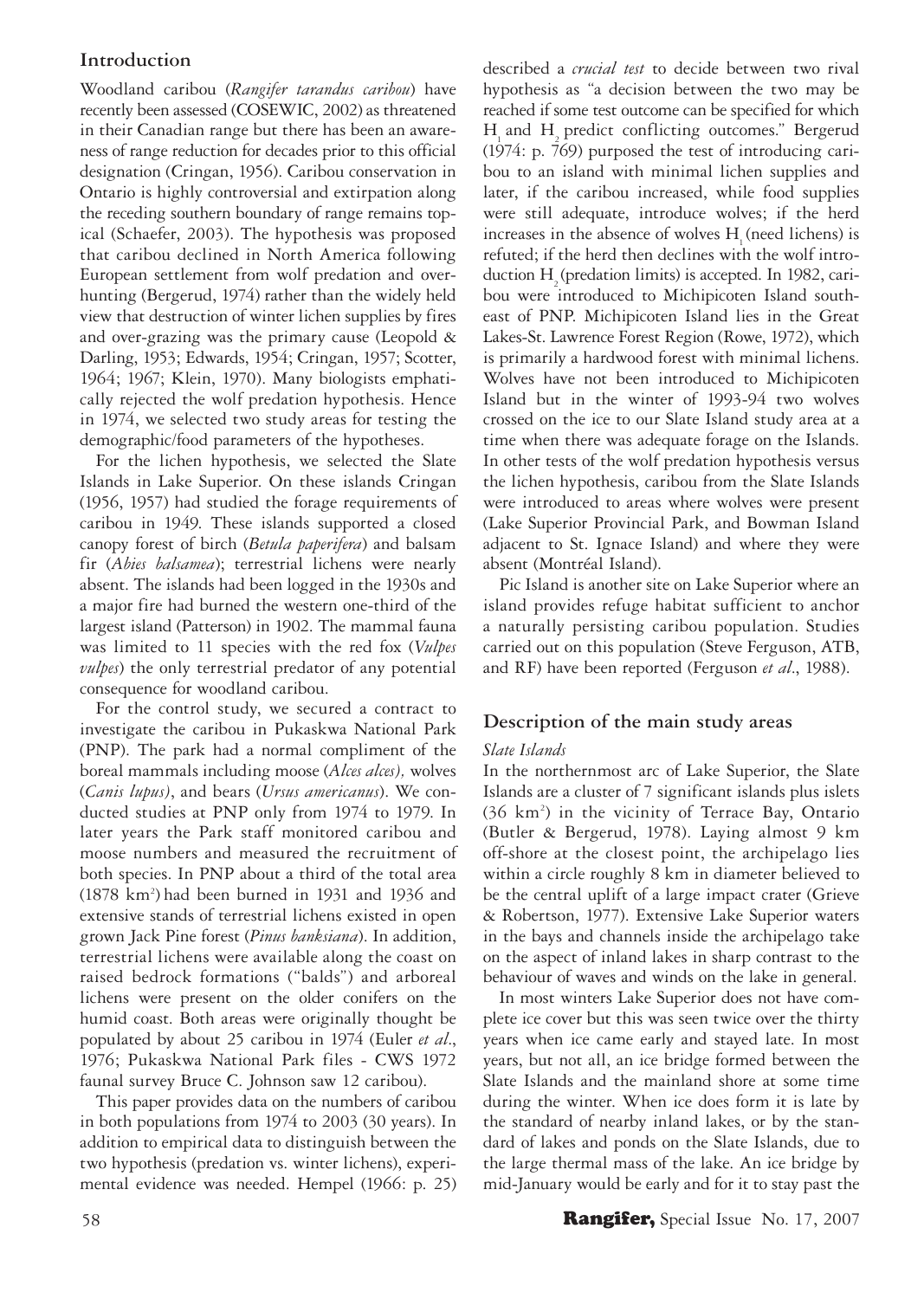first days of March would be late. Such ice bridges are prone to break-up in 24 hours if high winds develop. Given the timing, when ice on Lake Superior is available, it is not well suited to the normal seasonal migration or seasonal dispersal urges of caribou or wolves.

The regression of the start of the growing season 1967 to 1988 was *Y* =248336-11.182*X*, *r*=-0.482,  $n=22$ ,  $P<0.05$ ,  $Y =$ Julian date regressed against *X* =year (last 2 digits). The extrapolated date of green-up in 1967 from this regression line is June 11 and 22 years later in 1988 it had advanced to May 14. The weather station at the light house on the island was closed in 1989 and we were unable to calculate the growing season start in later years. None of the corrections we applied to concomitant statistics 1967- 1988 from nearby mainland stations provided a useful extrapolate of growing season dates post 1988 for the islands. The Islands are strongly influenced by a maritime climate.

About 80% of the Slate Islands shows evidence of being burned in the late 1800s in one fire event. The western half of Mortimer Island (second largest) was burned earlier, with forest cover composition similar to other areas but advanced in age structure by possibly up to three decades. Two small decadent white birch (*Betula paperifera)* stands, with open canopies and raspberry (*Rubus strigosus*) understory, on Patterson Island (the largest), were aged to 130- 150 years old in 1978. The south-western third of Patterson Island (largest) was re-burned in 1902. Horse logging for conifer pulp, evident in 1949 aerial photographs, in the 1930s was widely distributed with a concentration of activity in the lowland areas which may not have been so affected by the forest fires. Logging in the late-1800s is also said to have taken place (Cringan, 1956).

 The Slate Islands forest canopy was classified based on standard 1:15 840 B&W provincial aerial photographs from 1949 and 1974. These included: (1) lakes and ponds (there are 30) 3.3% of the area, (2) meadow (sedge/grass areas) <1% trace in both 1949 and 1974, (3) alder 5.1% 1949 and 1.9% 1974, (4) birch overstory 38.0% in 1949 and decreasing to 14.0% 1974 (5) birch-fir (*Abies balsamea)* (birch dominant) 36.1% 1949 increasing to 48.5% 1974 (6) fir-birch (fir dominant) 8.7% in 1949 and 21.1% in 1974, (7) lichen-bedrock (supporting *Cladonia*  lichens) 1.3% in 1949 and 1.4% 1974 (8) coniferfeathermoss 3.6% 1949 and 5.8% 1974, (mostly fir dominant and rarely pure black spruce (*Picea mariana)*) (9) conifer-sphagnum 3.9% 1949 and still 3.9% in 1974 (black spruce dominant but with a surprising number of overstory fir occurring, sometimes white cedar (*Thuja occidentalis*) dominant). The

well-drained upland sites were notable for the presence of scattered large white spruce (*Picea glauca*) and they highlighted the skyline. Large white cedar also occurred on upland sites which were very steep and very fresh. Arboreal lichens were present on all tree species with variation by tree species and branch age in lichen species assemblage and quantity supported.

The herbivores competing with caribou on the Slate Islands for terrestrial forage were beaver (*Castor canadensis*), and snowshoe hares (*Lepus americanus*). Beaver impounded water for lodge building opportunities and access to forage in highly unlikely drainages, in addition to normal dam building and site occupation, and so achieved foraging access more widely than expected for similar habitats with predators present. Beaver accelerate succession to conifer overstory after canopy disturbances and deciduous species regeneration in proximity to waters they occupy, and on the Slate Islands this influence was more extensive than normal.

### *Pukaskwa National Park*

Pukaskwa National Park occupies 1878 km<sup>2</sup> of the Central Boreal Uplands (Poitevin, 1989) and stretches for about 80 km along the north shore of Lake Superior, where due to a prominent jog southward the shoreline is oriented north-south in the park. The park has rugged terrain and many rivers; the largest happen to be on the northern and southern boundaries: respectively the White River and Pukaskwa River. The Swallow and Cascade Rivers are located midway down the shore and along with the Pukaskwa are travel routes for wolves to reach the Lake Superior shore.

Approximately 25% of PNP was burned in 1931 and 1936 and part of the 1936 burn regenerated with an extensive *Cladonia* cryptogam near the shore at Oiseau Bay. Extensive stands of terrestrial lichens existed in open grown jack pine forest (*Pinus banksiana*). In addition, terrestrial lichens were available along the Lake Superior near-shore on bedrock outcrops and arboreal lichens were present in the conifers. PNP, in contrast to the Slate Islands, has both an abundance of arboreal lichens within reach of the animals and the extensive lichens in old burns and on bedrock outcrops. Although the effect has not been quantified, it is presumed that the proximity to maritime climatic effects from Lake Superior, at both PNP and the Slate Islands, is favourable for arboreal lichen growth.

In the early years of our research, the caribou occupied the shorelands south from the Willow River with a concentration using the islands near Oiseau Bay. The distribution continued along the shore south to the Pukaskwa River and then east of the Park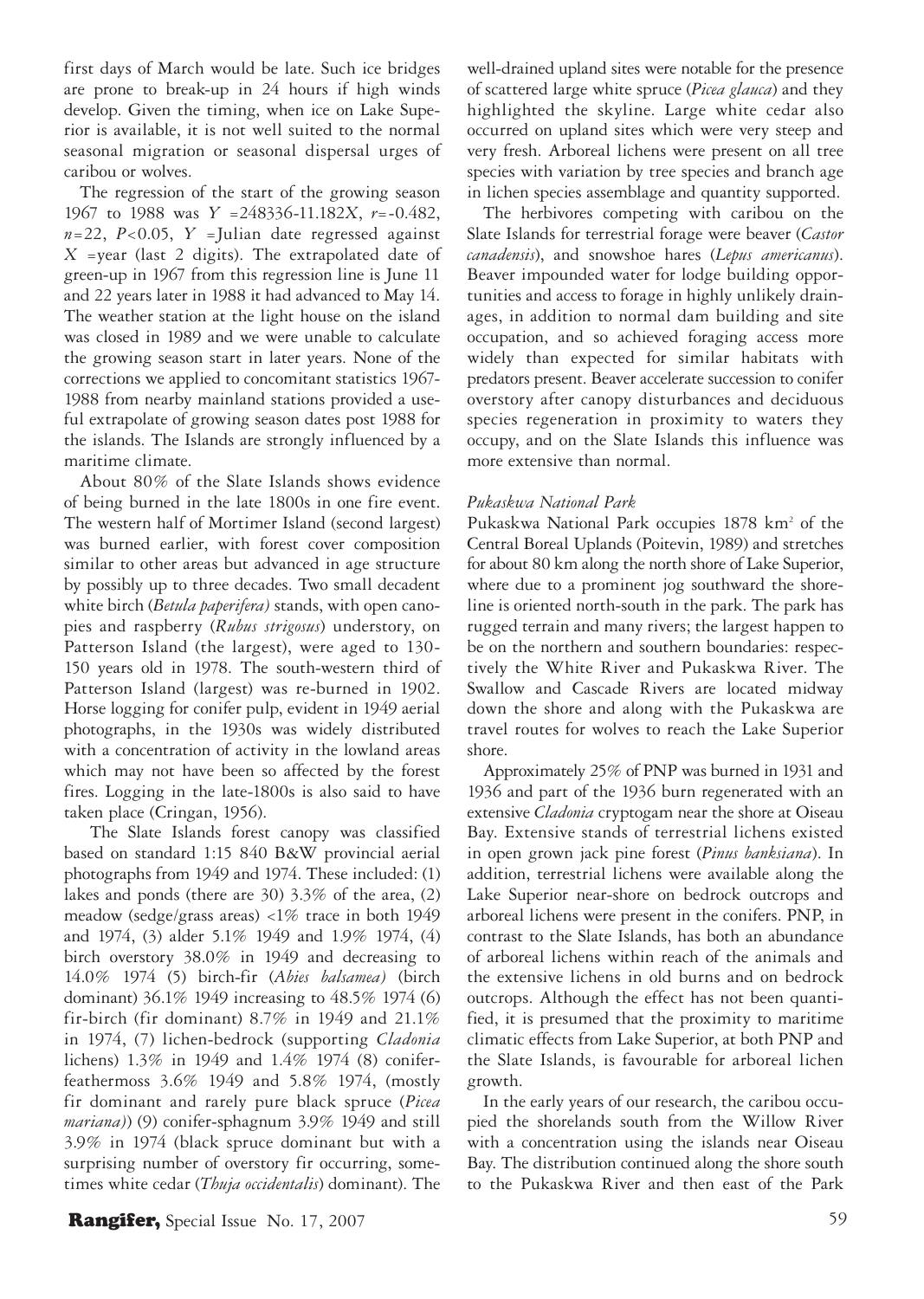along the shore to Floating Heart Bay 26 km to the east along the shore (Bergerud & Dalton, 1990). In latter years, the herd has concentrated in the vicinity of Otter Island (south of the Cascade River) which is the major calving, rutting, and meeting location. The caribou in the past have made long movements but always stayed near the Lake Superior shore (Bergerud, 1985: Fig.1; Bergerud, 1989). One animal tagged on the Slate Islands did reach PNP during this study (Bergerud, 1989). This male would have traveled the near-shore past Pic Island and the town of Marathon.

## **Methods**

Studies of varied intensity and kind were carried out at the Slate Islands and Pukaskwa National Park from 1974 through 2004. The methods reported below are only those relevant to the results reported and only in as much detail as required by the weight of its use.

## *Slate Islands floral studies*

By 1979, we had established 6 moderately large exclosures (total area =  $152 \text{ m}^2$ ) distributed in the 5 major forest canopy classes. Throughout the study, we made comparisons of the availability of green foods inside and adjacent to the large exclosures. Each spring in May, we weighed the lichen litter that had accumulated in these exclosures in the previous 12 months and included lichens on trees that fell within the exclosures that would have fallen within reach of caribou. Also from 1979 to 1998, we annually monitored survey lines to measure the DBH of conifers that had fallen over the trail since the previous tally. The lines were 3.3 km in length 1979- 1991 and 1.7 km 1992-1998.

The growth habit of mountain maple on the Slate Islands was unusual and it was recognized that browsing may have heavily influenced this species. It was possible that a historical record of caribou population dynamics might be recorded in the age structure of stems. The age distribution of mountain maple stems was sampled in four stands. Destructive sampling of all maple stems within 10 m of a point in the interior of stands with a continuous sub-canopy of maple obtained stem 'cookies' for age analysis. Cookies (20 cm long) were taken at 0.5 m or less stem height. Stems with butt rot were sampled at the lowest height that presented a solid core suitable for aging, and age was adjusted. Ring counts were read (WJD) at two locations on each cookie with a hand lens after preparation with a thin and sharp utility knife blade, and a third if the counts disagreed. The frequency distribution of the aged stems was smoothed by generating forward and backward 3-year running averages of frequencies and taking the mean for each year, to address age assignment errors.

Foraging on shrubs and herbs was evaluated in 1985.

## *Slate Islands faunal studies*

The population size of Slate Island caribou was estimated all years 1974 to 2003 with a walked strip transect survey (King, 1937), commonly referred to as a *King census*. Caribou tagging was initiated in 1975 and the tag-recapture (sightings) Lincoln Index (Lincoln, 1930) population estimate was calculated for 1975 to 1997.

The captures were based on baited salt traps (2-4 traps), boat herding to drive-traps at water crossings (2), a walk-through travel route trap, occasional use of drop-nets, and from boats for swimming caribou. There were 628 capture events. The main capture effort was usually conducted in the fall. We were able to capture any swimming animals encountered regardless of size and stage of the fall rut and the traps being open and set for automatic capture were similarly unbiased.

A trap card was filed for each capture event noting the date and time, location/method, capture crew, processing leader, animal sex, presence of udder, sighting and capture of calf and calf tags, body measurements, tags removed and applied, blood samples collected, fecal sample collected, weight, incisor wear, and the incisor collected for aging. Animal care protocols were maintained and animal stress parameters monitored (body temperature, respirations, exertion).

For tagging, at the outset of studies we used individually unique colour combinations of sewn vinyl ear tags (applied with numbered metal ear clips through a grommet) and collars; after c. 1978 we transitioned to numbered large cattle ear tags with colour combinations unique by male or female, and phased out collars.

There were tags in all segments of the population but there were probably tagging biases: males used water crossings more than females in the breeding season, swimming cows and their calves were selected prior to other animals available in the water at the same time, trap vulnerability bias could not be assessed, and selective spring and summer trapping effort avoided adult males and animals with antlers in velvet to avoid overheating and injuries respectively.

The mean tagged animals available each year (1975 to 1997) was 44±4.04, *n*=23 (unpubl. data). We did not observe any animals that had lost one or both tags based on only a single tag or a split ear in the 4-year interval post-tagging. We were able to see most animals, at least occasionally, at a salt lick established centrally on Patterson Island (the largest -  $23 \text{ km}^2$ ). A second salt lick was established on Mortimer Island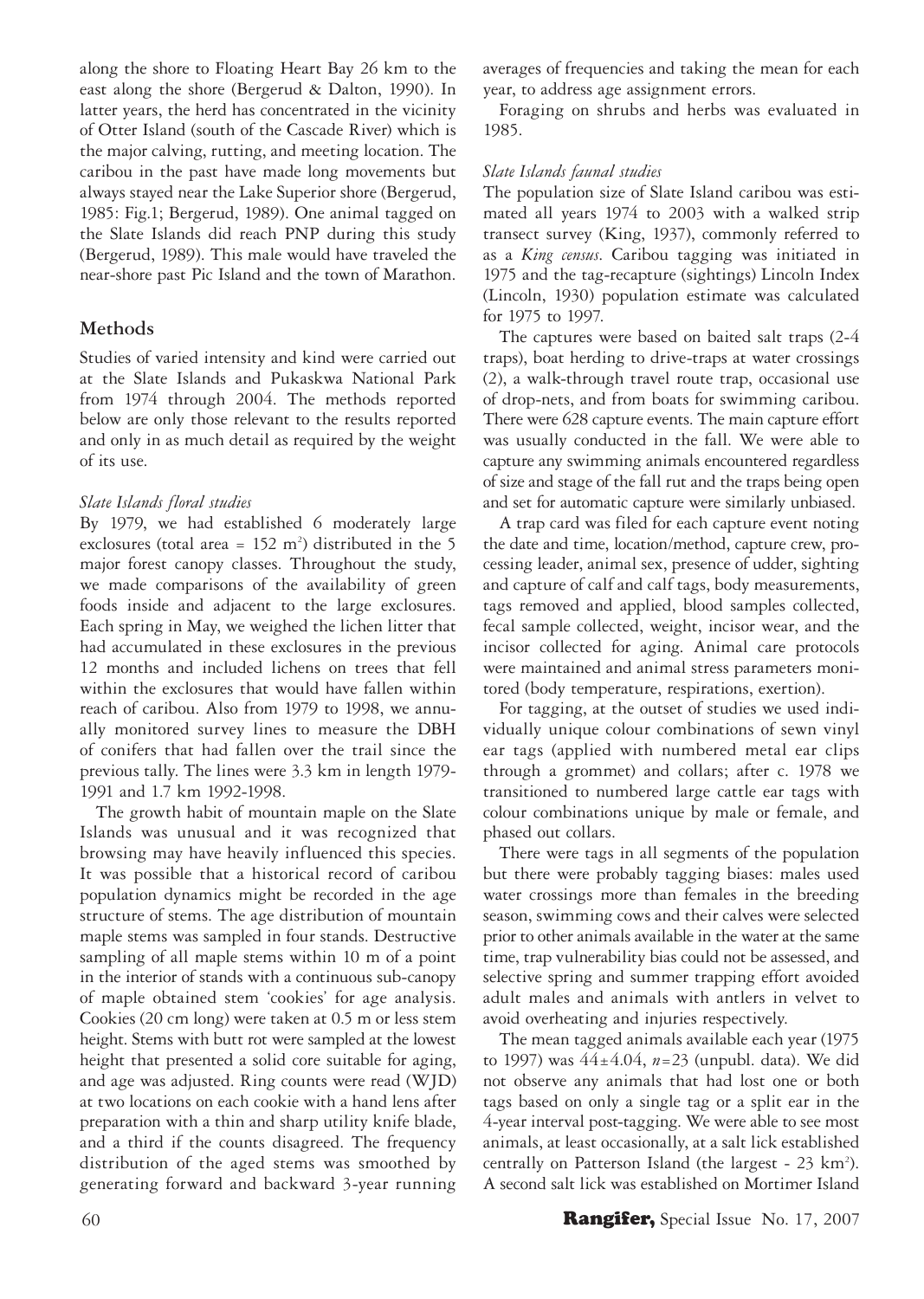(second largest - 8 km<sup>2</sup>) and monitored for a number of years to test if animals on Mortimer were infrequent visitors to Patterson Island. The survival of individual tagged animals was based on the last year an animal was seen, after waiting 3 additional years to decide if the animals had been overlooked. If an animal was later seen with tags in good condition they were added back to the tagged pool. Recaptures were re-tagged with fresh tags when a couple years had passed.

The requirement for either random tagging or random recapture for a valid capture-recapture population estimate was met with sighting effort, not capture effort. Sightings included in the Lincoln Index for the yearly estimates included all sightings from May and June: casual encounters, strip transect sightings, and salt lick observations.

*King census* strip transects were walked by single persons on compass courses with minimal deviation from straight lines, in forestry timber cruising compass-man style. Transects were walked at a normal walking pace, excepting required frequent stops for compass bearing taking for route extensions; as such, noise levels were moderate and approximated observed noise levels of individual caribou travelling with a mind to get somewhere. The strip transect routes were chosen for practical turning points (topographic features, lakes, bays or points, etc.), and boat drop-off and pick-ups. Routes were selected to avoid areas disturbed in recent days and with the goal to have maximal line dispersal for the level of total effort invested. Traverses were walked in May and June, with a majority in May before calving and green-up in most years, on days with little or no wind, and with the ground litter preferably damp; observing these conditions, calling for relatively good listening conditions, standardizes the expectation for flushing distance variability and is the rational for the parametric statistical assumptions.

Observers determined the length of their pace and paced the line-of-sight distance to the flushing location of caribou seen or heard. Distances to dead caribou located and snowshoe hares observed flushing were also recorded. Notes were taken on the condition of carcasses and a decision made whether it had died in the previous winter or in previous years. The definition of a valid previously unfound mortality was that the skull and/or mandible were found and collected. Without major predators, the bones generally were not strewn widely, and skulls and long bones were intact. In the early years, visibility under the forest canopy was excellent because of the elimination of deciduous browse by the caribou and the lack of deadfalls and fewer regenerating balsam fir thickets. As the study progressed, the area of blown down interlaced trees and of regenerating fir 'thicket' accumulated; average visibility declined and it was harder to listen for or see flushed animals.

For each strip transect flush, the observer filed a data card including map location, habitat, flush distance and angle from transect, behaviours, ears observed and tags seen, and if a valid view of the rear for sex determination and udder condition was accomplished.

The mean annual flushing distance of  $33.3 \pm 1.12$  m (30 years) was not significantly longer in 1994, 29.8 m and 1995, 27.4 m, when wolves were present. The mean distance walked per year was 99.5±9.05 km, the mean caribou seen per strip transect survey was  $45±5$ , or the caribou per km walked was  $0.48±0.038$  $(1974-2003, n=30)$ . The mean area annually searched was  $6.4 \pm 0.55$  km<sup>2</sup>, 18% of the archipelago.

To determine which population estimate method (*King census* or Lincoln Index) was the best predictor of population change, we calculated an independent method of change by demographic statistics (unpublished analysis); the predicted percent change Y1 to Y2 was 100 minus the survival rate Y1 + annual recruitment (R1). The mean annual change in numbers based on demography from 1980-81 to 1995-96,  $16±4.9\%$ . In comparison, the percent change based on the *King census* estimate was  $38\pm9.2$  (a perpendicular sighting distance was more deviant). For the Lincoln index, the per cent annual change was  $22\pm3.4\%$  and we felt it was the more reliable method, although there were years the strip transects were closer to the percent change based on demography. The correlation between the annual totals of the *King census* and the Lincoln Index estimates was significant (*r*=0.717, *n*=23 years, *df*=21, *P*<0.01).

We established a defection rate for interpreting winter pellet survey data: pellet survey counts were conducted in 7 years of the study with tally on 2 m X 20 m segments of continuous transects through proportionately representative forest communities. Captive Slate Island caribou were kept at Thunder Bay and the winter defecation rate of 23 pellet groups/day was estimated (unpubl. data).

When we arrived on the Slates in 1974, we were surprised to find a number of adult males without visible antlers (hummels). Also few of the females had antlers. Also in 1974, we encountered small animals the size of yearlings but who had the long face of an adult. Hence we only felt confident in expressing recruitment as the calf percentage of total animals rather than the more rigorous calves/100 females' index.

In 16 years, a brief period of study in March (late winter) was done to measure snow depths, locate carcasses for indications of die-off, observe foraging behaviours in die-off and non-die-off years, and compile age and sex composition tallies based on track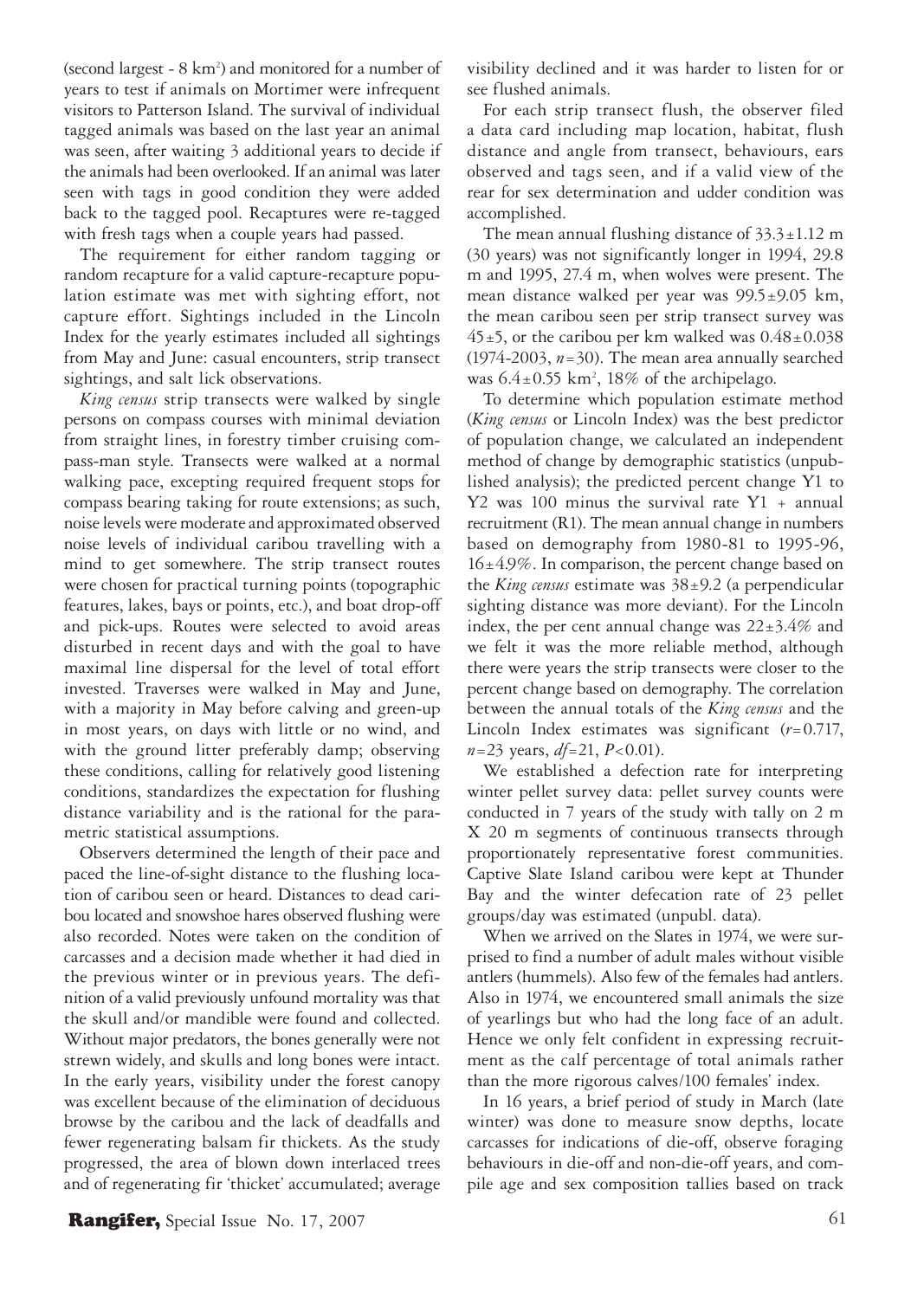and sign characteristics. Usually with a crew of  $4<sub>+</sub>$ , only about 10-20 caribou per trip were seen each trip, and the animals appeared to be relatively inactive. Winter classification tallies depended on sign reading: calves separated from adults based on track size and males distinguished from females on the location of the urine spot before or behind the rear tracks and the position of the rear feet based on the drag and spread of the tracks.

Dropped antlers, old or new, on the Slate Islands were almost wholly undamaged by gnawing. Gnawing on cast antlers is a phenomenon that is ubiquitous elsewhere (we surmise that the absence of any squirrels in the fauna may explain this). In all years, dropped antlers were collected and segregated into ten classes on the basis of weathering (applies to antlers found under full forest canopy cover), and were measured and weighed. The oldest, class 1, had shell-like points gone soft, were cracked and partially buried by mosses and humus. One antler was under the humus that had accumulated since the 1902 burn (assessment by forest fire expert Dr. M. L. Heinselman). Class 10 antlers still had rich brown pigment on both surfaces and had been shed the previous fall. This class was based on comparison with antlers known to have been shed the previous winter since they were found in the baited traps left open the previous autumn. The pedicle size on the skulls of males that died in the winter was compared to the mean size of the antler burrs of class 10 antlers from the previous year to quantify whether large antlered males were more susceptible to starvation than smaller males.

An apparent salt lick had existed at Mud Lake in the center of Patterson Island in 1949 (Cringan, 1956). We started placing salt there in 1976 and made daily observations mostly in June during the study. All animals were classified including the sex of young calves. The udders of females were classified as to size to judge for barrenness in that year, the likelihood of a calf having been lost earlier (medium to small regressing udder), and the probability of the calf being nearby but unobserved (extended udder), or with calf present and the likelihood that the cow is the mother. The length of antlers was estimated using ear length as a scalar of height. Physical condition was assessed on a 10 point yes/no system (i.e. ribs showing yes or no etc.) (Bergerud, 2001: Fig. 27) and molt patterns drawn to further recognize untagged animals revisiting salt licks within the day or on following days.

### *Pukaskwa National Park faunal studies*

The PNP caribou population was surveyed in most years following a new snowfall in March. We participated from 1974-79, and in later years the survey was made solely by park staff. The surveys were attempts at complete counts in a 5 km strip adjacent to Lake



**Fig. 1.** Puckaskwa National Park caribou live within 1-2 km of the Lake Superior shoreline based on population surveys 1974-1988.

Superior for the whole north-south extent of the park, and sometimes further east along the shore. Surveys for moose and wolves and radio-tracking of caribou described a very low incidence of caribou forays away from the Lake Superior shore.

Caribou survey lines were flown by helicopter parallel to the shore and were more closely spaced near the shore; 97% of the tracks were within 2 km of Lake Superior (Fig. 1). The interior of PNP has the greatest snow depths in Ontario (Finlay, 1973) but is reduced along the shore. On the surveys, fresh caribou tracks were tallied and separated from moose relative to habitat locations and sinking/drag track characteristics. Caribou commonly visited small lakes digging holes for slush and these networks of tracks and holes, called spider webs (Simkin, 1965), were investigated by landings for individual counts and calf/adult male/female segregations. Clearly these were minimum counts. Additionally the radio tracking of animals captured on Otter Island showed that animals did not always remain in PNP but would travel the near-shore as far as 30 km farther east along the shore to Floating Heart Bay (Bergerud & Dalton, 1990; Neale, 2000: p45) and possibly a like distance northwest along the near-shore to Pic Island. Otter Island in Lake Superior (Bergerud, 1985: Fig. 2) is centered north-south in PNP and presented a significant opportunity for low predation risk rutting and calving (1.9 km<sup>2</sup> and 0.5 km offshore).

The moose were counted in winter surveys following a fresh snowfall in 1975, 1976, 1977, 1979, 1984,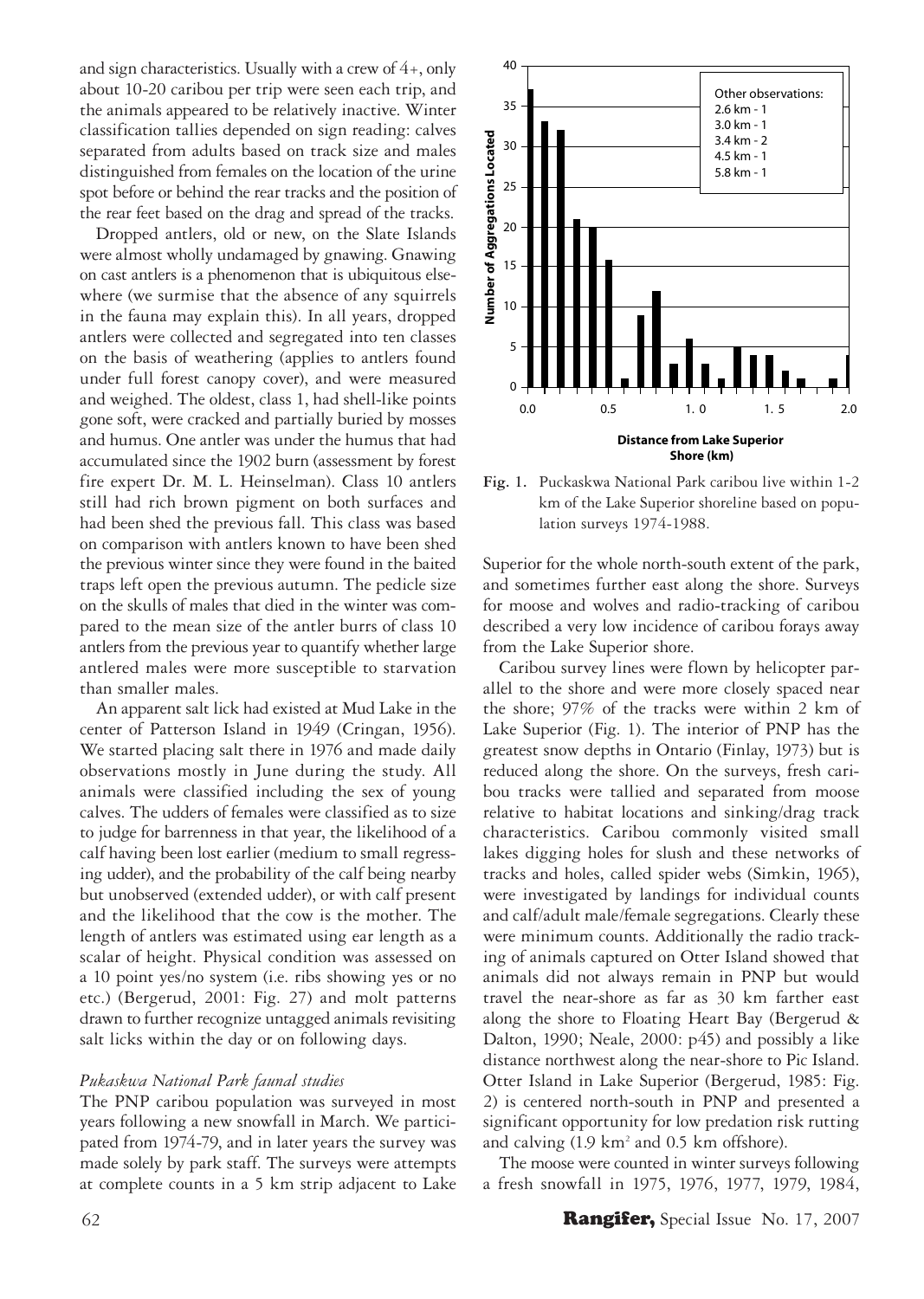

**Fig. 2.** Mountain maple (*Acer spicatum*) ages (*n*=318 stems) were sampled in four stands on the Slate Islands. Ages were smoothed assuming  $\pm$  3 years variability in accuracy of ring counts. Cringan (1956) measured the plant communities in 1949. The oldest stems were aged to initiation in 1929, the youngest to initiation in 1972. The shape of the frequency curve for stems initiated 1929 to 1947 suggested that natural senescence may be acting on the population of stems. Given no new recruits post-1974, and advancing senescence by 30 years would suggest the maple stem population should be nearly completely collapsed. While senescence was obvious post-1990-95, ocular estimates of the collapse under way and the rarity of observed dead sub-canopy maple stems in the stands 1975-85 do not suggest it is proceeding this fast, possibly at half this rate  $\pm$  15%; suggesting in turn that maple understorey stand establishment is actually described by this age structure.

1986, 1990, 1993, 1996, and 1999 (Bergerud *et al*., 1983; Burrows, 2001). The counts 1975-79 involved strip transect methods (see Bergerud *et al*., 1983) while later workers switched to the Gasaway block method (Gasaway *et al*., 1986) with some additional modifications. Also, the counts in the 1970's were limited to PNP proper (1878 km<sup>2</sup>) while some later counts enlarged the area to the Greater Pukaskwa Ecosystem, 10 000 km2 (Burrows, 2001).

The wolf population was estimated in 1977, 1978, 1985, 1987, 1990, 1996, 1997, and 1998. These estimates were not very accurate and generally made in conjunction with moose surveys. Further those in the 1970s-80s were limited to PNP whereas several packs were on the boundary of the park and their total home ranges were not documented. The most accurate work was done in the 1990s (1994-99) during the Greater Pukaskwa Ecosystem studies when wolves were radio tracked (Burrows *et al*., 1996; Forshner, 2000).

#### *Caribou introductions*

Caribou from the Slate Islands were released into areas with and without wolves. The introduction areas with wolves and moose were Lake Superior Provincial Park (1989) and Bowman Island (1985) (white-tailed deer also present) immediately adjacent to St. Ignace Island. Caribou were still present on St. Ignace in the 1940's (de Vos & Peterson, 1951). The introductions to islands without wolves or moose were: Montréal Island (1984), and Michipicoten Island (1983).

## **Results**

#### *Slate Islands forage resources*

In June 1974, ATB & HB landed on Patterson Island for the first time and were astonished at the heavy environmental footprint of the caribou; trails led everywhere. The first impressions were that the forests were missing a shrub understory and that the arboreal lichens on conifer branches and deciduous tree trunks were browsed in the fashion of a white cedar (*Thuja occidentalis*) browse line in white-tailed deer (*Odocoileus virginianus*) wintering yards; a browse line was also evident for foliose lichens on cliff faces.

The best example of the missing understory shrubs was mountain maple whose form was altered from the norm for the area. Maple was not missing, it was present in suitable moisture and nutrient regime sites as expected. Foraging on maple was sufficient though that there was cropping of all suckering stems at the base of maple clumps. This was allowing apical dominance to remain in the stems that had reached into the forest sub-canopy in the past, so these stems were of unusually large diameter and height, and still growing. The area at the base of maple clumps, through the 1970s and to the mid-80s, had the appearance of tended and vigorous gardens with a 1-1.5 m diameter circle of high density maple suckers less than 40 cm tall. During the 1980s, the height which the suckers attained in a year was progressively less and the apparent vigour of the sucker gardens was noticeably less as the area covered at the base of maple clumps decreased. The record of browsing intensity in the maple was assayed by obtaining ages of mountain maple from four stands sampled (*n*=318) (Fig. 2): 1978 – 2 stands, 96 & 101 stems; 1982 – 2 stands, 50 & 71 stems. The oldest maples were two stems dated as becoming established in 1929; the youngest were 4 stems established in 1971 or 1972. In 1949, at the time Cringan (1956, 1957) conducted vegetation and browsing studies, the sampled stands had stems in the sub-canopy as is seen today, but also a steady, if low, recruitment of stems into the canopy.

 Over the course of the study, and accelerating with time, the once vigorous stands of mountain maple commenced dying without replacement due to butt rot induced vulnerability to wind breakage. Winds also took a toll on mountain ash. This occurred in the birch and fir communities where mountain ash was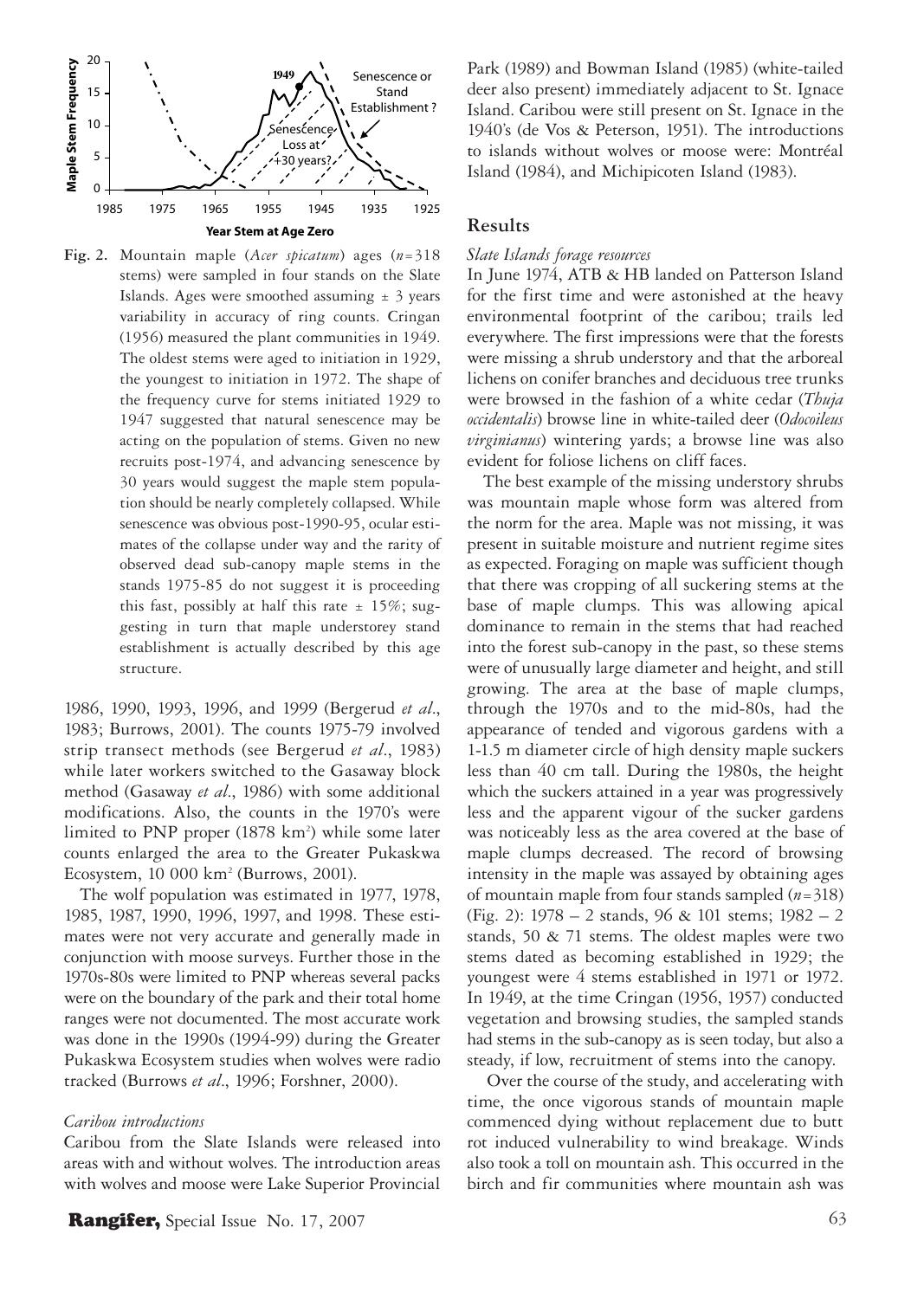**Table 1.** Comparison of upland forage plant species importance (proportion of biomass in diet) to caribou in 1949 in descending order of importance (Cringan, 1956, 1957) versus 1985.

| Winter Shrubs           | 1949 | $1985(\%)$              |
|-------------------------|------|-------------------------|
| Acer spicatum           | 1st  | $N.A.$ <sup>1</sup>     |
| Sorbus decora           | 2nd  | N.A.                    |
| Salix spp.              | 3rd  | N.A.                    |
| Cornus stolonifera      | 4th  | $\overline{a}$          |
| Viburnum edule          | 5th  | N.A.                    |
| Sambucus pubens         | 6th  | $\overline{\mathbf{3}}$ |
| Taxus candensis         | 7th  | N.A.                    |
| Summer Shrubs           | 1949 | $1985(\%)$              |
| Viburnum edule          | 1st  | N.A.                    |
| Sobus decora            | 2nd  | 6th <sup>4</sup>        |
| Acer spicatum           | 3rd  | 4th <sup>4</sup>        |
| Diervilla lonicera      | 4th  | N.A.                    |
| Populus tremuloides     | 5th  | 3rd                     |
| Rubus parviflorus       | 6th  | $1st^5$                 |
| Sambucus pubens         | 7th  | 7th                     |
| Summer Herbs            | 1949 | 1985(%)                 |
| Aster macrophyllus      | 1st  | 1st <sup>6</sup>        |
| Aralia nudicaulis       | 2nd  | 8th                     |
| Epilobium angustifolium | 3rd  | N.A.                    |
| ferns                   | 4th  | 2nd <sup>7</sup>        |
| Clintonia borealis      | 5th  | $N.A.^8$                |
| Cornus canadensis       | 6th  | 3rd                     |
| Linnaea borealis        | 7th  | $N.A.$ <sup>9</sup>     |

N.A. - Not available.

<sup>2</sup>*C. stolonifera* was still present in 1985 in typical shrub form, but winter browsing was not evident, and was not preferred as summer browse (5th in importance).

<sup>3</sup>*S. pubens* was the most common shrub in 1985, but not winter browsed and avoided as summer browse.

4 Available only as sprouts not as shrubs.

- 5 By c.1990 *R. parviflorus* was N.A.
- 6 The growth habit of *A. macrophyllus* was progressing towards a dimunitive form by the early 1990's. In the late 1970's the only foraging impact noticeable was heavy early spring use which delayed the date of full ground coverage where it occurred.
- 7 Based on *Dryopteris spinulosa*, other ferns also still available.
- <sup>8</sup> *C. borealis* was available as forage in plots measured 1977- 1980.
- <sup>9</sup>*L. borealis* was still present in 1985 but mostly in wetter habitats.
- Note: Three species: *A.macrophyllus*, *D. spinulosa*, and *R. parvifolrus* made up 63% of the summer forage available in 1985.

**Table 2.** Comparison of the green phytomass of utilized plant species in the 6 large exclosures (total 151 m<sup>2</sup>) basedon 10 m<sup>2</sup> inside and 10 m<sup>2</sup> adjacent outside per enclosure May and June 1994.

|                         |            | Dry Grams per $m^2$ |                 |                     |  |  |
|-------------------------|------------|---------------------|-----------------|---------------------|--|--|
| Dates <sup>1</sup>      | Exclosure  | Deciduous<br>Shrubs | Herba-<br>ceous | Taxus<br>canadensis |  |  |
| May                     | Inside     | 16.1                | 15.0            | 1320.0              |  |  |
| $17 - 24$               | Outside    | 0.2                 | 3.6             | 0.0                 |  |  |
|                         | Difference | $-99%$              | -76%            | $-100\%$            |  |  |
| May<br>$26 -$<br>June 1 | Inside     | 4.0                 | 9.6             | 43.8                |  |  |
|                         | Outside    | 0.2                 | 2.0             | 0.7                 |  |  |
|                         | Difference | $-95%$              | $-79%$          | $-98%$              |  |  |
| June<br>$10 - 14$       | Inside     | 9.1                 | 13.8            | 255.0               |  |  |
|                         | Outside    | 1.0                 | 2.5             | 0.0                 |  |  |
|                         | Difference | $-89%$              | $-82%$          | $-100\%$            |  |  |

<sup>1</sup> New quadrats selected each period.

**Table 3.** The comparison of herbaceous phytomass of the nearby Leadman Islands (4 m<sup>2</sup> summed) and the Slate Islands (221 m<sup>2</sup> summed) measured in 1985.

| <b>Plant Species</b>        | Slate<br>Islands<br>(gms in<br>$221 \text{ m}^2$ | Leadman<br>Islands<br>(gms in<br>$(4 \text{ m}^2)$ | Leadmans<br>> Slates<br>(factor <sup>1</sup> ) |
|-----------------------------|--------------------------------------------------|----------------------------------------------------|------------------------------------------------|
| Roseus<br>streptopus        | 1.1                                              | 7.2                                                | 362                                            |
| Ruhus<br>strigosus          | 97.5                                             | 2.2                                                | 1                                              |
| Clintona<br><i>borealis</i> | 7.6                                              | 22.8                                               | 166                                            |
| Maianthemum<br>canadense    | 51.6                                             | 17.3                                               | 19                                             |
| Oxalis<br>montona           | 8.4                                              | 6.4                                                | 42                                             |
| Dryopteris<br>spinulosa     | 159.9                                            | 329.6                                              | 114                                            |
| Ribes<br>glandulosum        | 161.3                                            | 36.2                                               | 12                                             |
| Sorbus<br>decora            | 10.4                                             | 17.3                                               | 92                                             |
| Aralia<br>nudicaulis        | 2.4                                              | 10.2                                               | 235                                            |

<sup>1</sup> e.g.  $(7.2/4)/(1.1/221) = 362X$ . These results are conservative since caribou sometimes reach the Leadmans and additionally there was a major caribou die-off on the Slate Islands in 1984-85.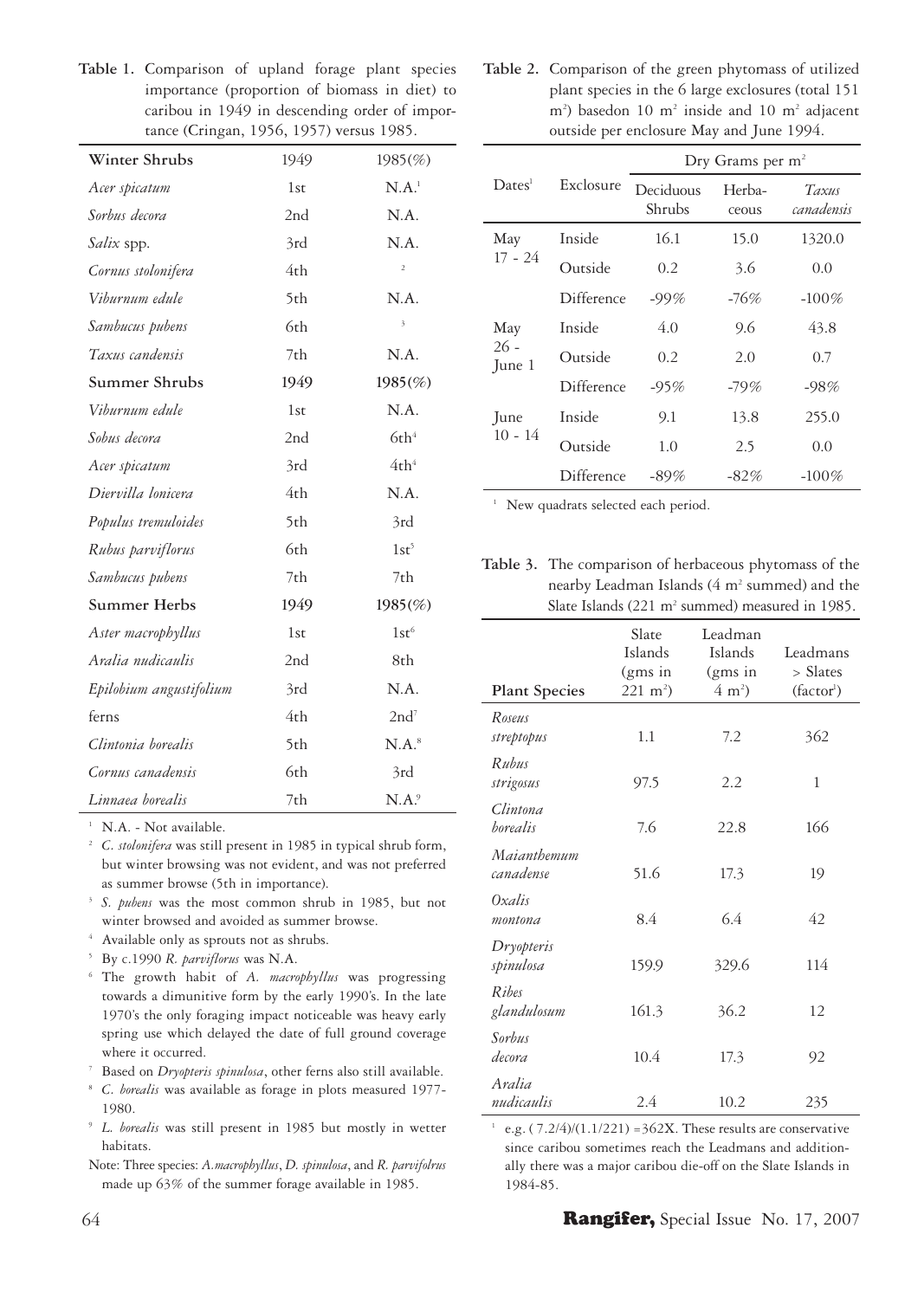|                      | Grams<br>Inside    | Grams<br>Outside   |           |
|----------------------|--------------------|--------------------|-----------|
| <b>Plant Species</b> | $(28 \text{ m}^2)$ | $(28 \text{ m}^2)$ | $\%$ Gone |
| Actaea ruhra         | 29.7               | 0.3                | 99%       |
| Athyrium felix-femia | 76.2               | 0.0                | 100%      |
| Botrychium lunaria   | 0.8                | 0.0                | 100%      |
| Taxus canadensis     | 41.4               | 0.9                | 98%       |
| Goodyera repens      | 2.4                | 0.0                | 100%      |
| Gautheria hispidula  | 30.9               | 1.1                | 96%       |
| Listera chordata     | 0.3                | 0.1                | 67%       |
| Coptis groenlandica  | 1.2                | 0.1                | 92%       |
| <i>Amelanchier</i>   |                    |                    |           |
| sanguinea            | 0.1                | 0.0                | 100%      |
| Aralia nudicaulis    | 0.3                | 0.0                | 100%      |
| Populus tremuloides  | 0.5                | 0.0                | 100%      |
| Taraxa cumofficinale | 0.1                | 0.0                | 100%      |
| Rosa acicularis      | 14.8               | 1.3                | 91%       |
| Roseus streptopus    | 5.5                | 0.7                | 87%       |

**Table 4.** Caribou forage species at or near functional extirpation from the Slate Islands but still present or re-appearing in the large exclosures in 1985.

present as scattered stems and butt rot was common, and it also occurred in the few stands where mountain ash was the dominant or co-dominant cover. The latter stands tended to occur on shallow soils over fragile bedrock or raised beaches where mountain ash was not wind-firm at mature sizes.

The aspen was also gradually reduced to very low occurrence levels during the 30 years; that is, since the beaver population was extremely high (originally at 1 colony per km<sup>2</sup>), and they foraged at abnormal distances from water to seek aspen stems.

The analysis of forest cover composition indicated that balsam fir had increased from 1949 to 1974 and this succession continued through our 30 year study. Normal secondary succession in the boreal forest, if and when forest fires do not restart primary succession directly, is replacement of deciduous and coniferous shade intolerant pioneering species with shade tolerant coniferous species. Additionally, the vegetation survey documented functional extirpation of a number of the summer forage species that were most heavily foraged in 1949 (Table 1); several others were on the verge (Tables 1 to 4). By functional extirpation we mean that the plant was still present and vigorous in natural caribou browsing refuges but was no longer available in reach of caribou, or it was present in reach but only in a non-flowering vegetative form that was diminutive

**Table 5.** The arboreal lichen litter measured and removed each spring from the large exclosures compared 1979-81 versus 1989-98.

|                      | Forest Cover Type       |                          | Size of Excl.<br>(m <sup>2</sup> ) | Mean per Year | Island-wide                    |                                            |
|----------------------|-------------------------|--------------------------|------------------------------------|---------------|--------------------------------|--------------------------------------------|
| Year                 | Name                    | Island-wide<br>Area (ha) |                                    | gm per Excl.  | $\text{gm}$ per m <sup>2</sup> | mean annual<br>lichen litter-<br>fall (kg) |
| $1979 - 881$         | <b>Birch Overstory</b>  | 494                      | 37.5                               | $5\pm2$       | 0.13                           | 642                                        |
|                      | Fir-Birch               | 245                      | 29.1                               | $9\pm1$       | 0.30                           | 735                                        |
|                      | Fir-Feathermoss         | 206                      | 18.3                               | $108 \pm 18$  | 5.90                           | 12 154                                     |
|                      | Birch-Fir               | 1714                     | 38.6                               | $53 \pm 8$    | 1.37                           | 39 079                                     |
| 1989-98 <sup>2</sup> | Birch-Fir               | above                    | 28.8                               | $92 \pm 15$   | 3.19                           | above <sup>3</sup>                         |
|                      | Spruce-Sphagnum         | 139                      | 17.8                               | $13\pm5$      | 0.73                           | 1015                                       |
|                      | <b>Totals and Means</b> | 3298                     | 151.8                              | 46.6          | 1.90                           | 53 625                                     |
|                      | <b>Birch Overstory</b>  | 494                      | 37.5                               | $47+11$       | 1.26                           | 6                                          |
|                      | Fir-Birch               | 245                      | 29.1                               | $55 \pm 15$   | 1.89                           | 5                                          |
|                      | Fir-Feathermoss         | 206                      | 18.3                               | $218 \pm 27$  | 11.90                          | 25 514                                     |
|                      | Birch-Fir               | 1,714                    | 38.6                               | $116 \pm 27$  | 3.01                           | 62 047                                     |
|                      | Birch-Fir               | above                    | 28.8                               | $122 \pm 18$  | 4.23                           | above <sup>3</sup>                         |
|                      | Spruce-Sphagnum         | 139                      | 17.8                               | $77+29$       | 4.32                           | 6005                                       |
|                      | Totals and Means        | 3298                     | 151.8                              | 105.8         | 4.43                           | 104 421                                    |

<sup>1</sup> The estimated arboreal lichen litter 53 625 kg equals 117 975 lbs. In Nfld. caribou ate 10 lbs. per day or 210 days equals 117 975/210 equals a carrying capacity of 56 animals.

<sup>2</sup> The estimated arboreal lichen litter 104 421 kg equals 229 726 lbs. divided by 2100 lbs. per animal equals a carrying capacity of 109 animals.

<sup>3</sup> For the two exclosures in Birch-Fir the mean gms/m<sup>2</sup> was used in calculating kg available.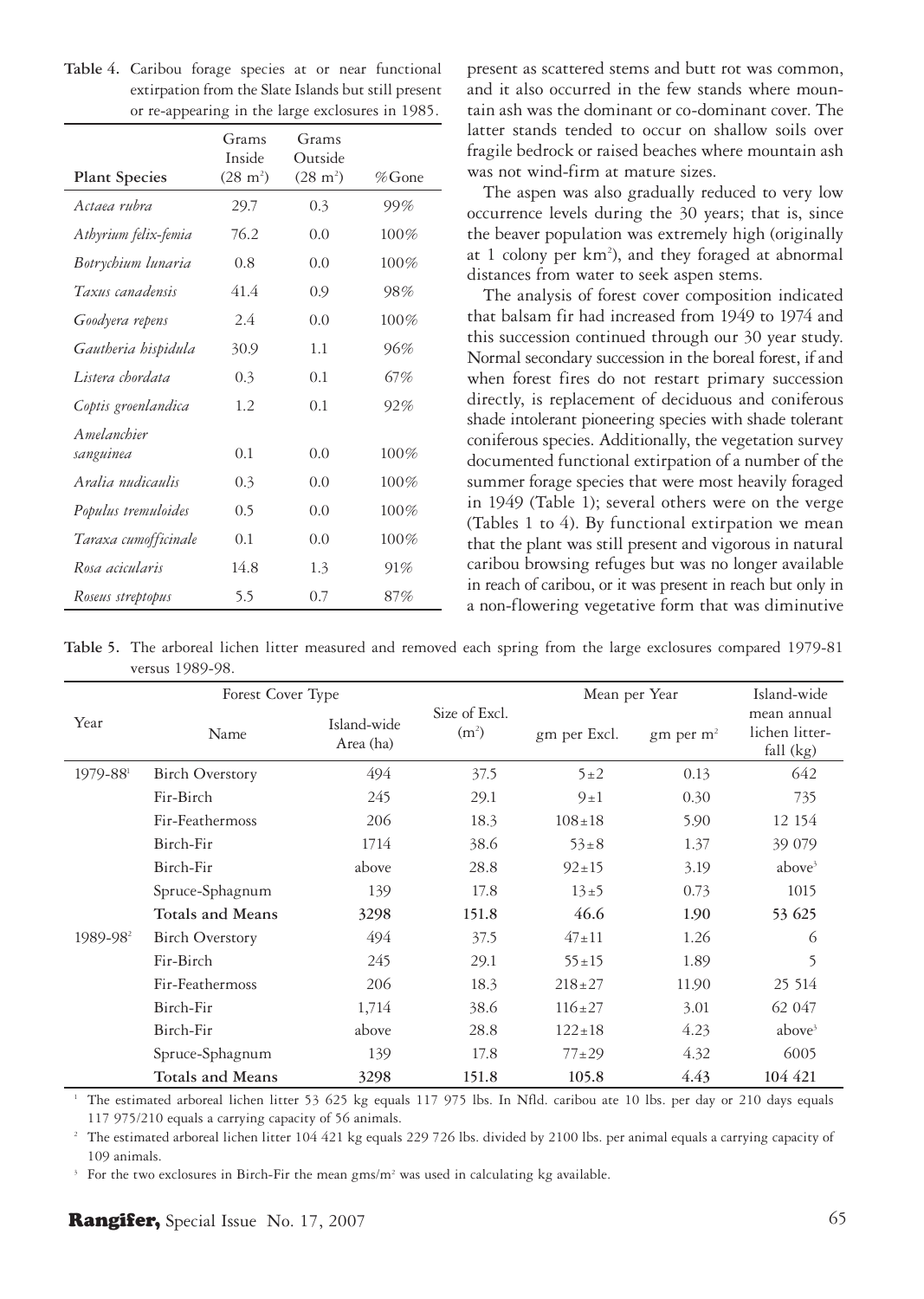as compared with its normal form contemporarily on the adjacent mainland, and assumedly with 1949 since this phenomenon was not noted at that time (Cringan, 1956). The most dramatic example of the former was bush honeysuckle (*Diervilla lonicera*) which, while being perennial, does not extend a clone bearing root system and does not have a vegetative form that stays close to the ground. A good example of the latter was clintonia (*Clintonia borealis*) which was ubiquitous in its' normal range of preferred sites but at very low density and was evident above ground with single 10 cm or less leaves; plants persisting in this manner were always part of an extensive clonal root system.

The terrestrial lichen community was found on raised bedrock but covered only 0.5 km<sup>2</sup> and existed only as fragmented podetons that would contribute little to the diet. In 1981, we measured the phytomass



**Fig. 3.** The demographic parameters of the caribou on the Slate Islands 1974 to 2005. Starved caribou from spring strip transect surveys. Total caribou 1973 is backcast from 1974 sum of starved and living estimates. Total caribou in 1999 and 2000 based on less than 30 km of strip transect per year, however it was walked bya single experienced observer (L. C.); variation in estimates wider than the rest of the series. Starved caribou estimate in 2000 based on difference in total caribou estimates 1999 to 2000, no carcasess located (grey bar).

of this lichen community on the Slates by weighing the lichen phytomass that we could pick in 5 minutes in each of 20 m<sup>2</sup> random quadrats. The yield from these *in situ* quadrats averaged 3.15±0.32 gm. For a control we picked 20 m<sup>2</sup> quadrats on the mainland immediately adjacent the Slate Islands. There the mean phytomass picked in 5 minutes averaged  $173.5 \pm 28.57$  gm (55 times greater). The terrestrial lichen on the Slates was less than 1 cm in height and picked from within cracks in the bedrock or it was sparsely present in clumps of feathermoss or other ground-hugging mosses. This being little changed since 1949, although Cringan (1956) estimated the difference between mainland lichen and the Slate Islands in the order of 20 times greater, and this may be the clearest indication that there was actually more lichen available in 1949. That is, in the absence of 1949 biomass measurements the reported occurrence, cover, and a qualitative description of condition might also describe the condition post-1974. Terrestrial lichen on the mainland was of a normal 10 cm or so in height and 'rooted' in an organic mat of rotting lichen.

The arboreal lichen phytomass available to caribou, on branch litterfall and on blown down tress, measured in the 6 large exclosures in 19 years (1979 to 1998 broken) increased through time as the conifer forest aged (Table 5) (*Y* = -20.474 + 0.266*X*, *r*=0.770, *df*=17, *P*<0.01). In the early years, it might have provided biomass sufficient for 50 caribou and while in the later years of the study it was estimated to be sufficient to support 100 animals (Table 5).

# *Slate Islands population demography*

The first *King census* strip transect estimate in 1974 was 140 animals, much greater than the estimate that had been repeated over the years of  $\sim$ 25. Another crew that visited the island (Euler *et al*., 1976) quantified winter pellets to evaluate habitat preferences. Our re-analysis of their pellet count data using our habitat classification, gave a population estimate of 177. We also found dead caribou as did the other team. The estimation from the previous winter's carcass survey in the spring of 1974 was that 194 animals had died. The population the previous fall had exceeded 300 animals or 9+ animals per km<sup>2</sup>.

For the next 23 years (1975 to 1997), the population fluctuated between 200 and 500 animals based on the Lincoln Index or from 5.0 to 12.3 caribou/km<sup>2</sup>; or based on the strip transects 1974 to 2003, from 100 to  $600$  or 2.9 to  $16.9/km^2$  (Fig 3). The percentage of calves in the fall varied from 3 to 25% 1974-98 (excluding 1994 and 1995) and averaged  $16.0 \pm 0.93\%$ , *n*=18 years, mean sample size 125 (Fig. 3). Recruitment was much less for the 1994 and 1995 cohorts when wolves were present. The fall count in 1994 was 3.0%,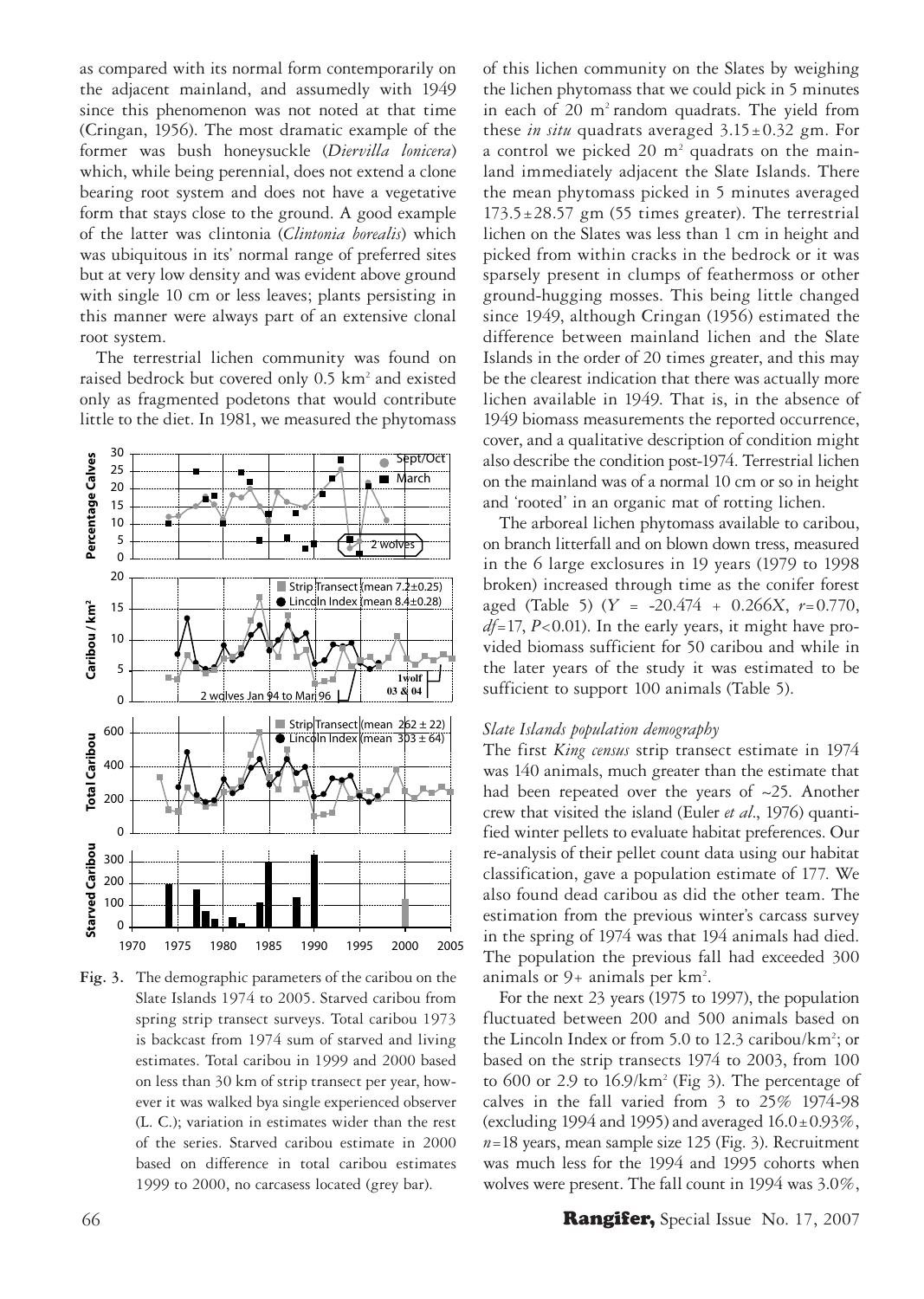*n*=166 and in 1995, 4.9%, *n*=122. The mean winter percentage in March (excluding the 1994 and 1995 cohorts) was  $15.4 \pm 1.95$  (17 years, mean sample size 123). The percentage calves in March 1995 and 1996 with wolves was 5.4, *n*=165 and 1996 1.5, *n*=129 (not significantly different than in the fall). The greater variability in the winter percentages (SE 1.95) resulted since calves were already reduced in the winters of major die-off by the time we arrived, 1984-85 5.2% (*n*= 191), 1986-87 6.1%, (*n*=331) 1989-90 3.0% (*n*=135). Some demographic parameters of general interest are listed (Table 6).

Based on the pellet count Cringan (1956) made in 1949, and our forest cover stratification for that period, we recalculated and got a similar (Cringan, pers. comm.) high figure of 150 animals using our methods. Seven pellet counts from 1978 to 1983 provided mean estimates 262±23 animals similar to the Lincoln Index for the same period,  $285±37$  animals. The pellet method provided an approximation of numbers but was not sufficiently accurate to predict annual changes. However, it adds cause to believe the population has probably fluctuated from 100 animals to  $500+$  at least since 1949.

There was an almost complete natality failure in 1990. Many pregnant cows had died prior to parturition in the winter of 1989-90. The survival rate 1989- 90 for tagged females was only 15% (4 of 26) and males 12% (2 of 17). Additionally, we found the legs of newborn calves that spring at two active fox dens and the hooves of the neonates showed no wear; the newborns were either born dead or never stood. We had no 1990 fall count but the 1990-91 winter percentage of calves was 4.2% (*n*=118).

The parous percentage for tagged females was  $61.7\pm3.30$  in 19 years (mean sample 19) and was consistently higher than that of the larger samples of untagged females that included more pre-puberty animals,  $59±3.12%$  (19 years, mean sample 169). But there were exceptions to the low rates; in 1986, the parous percentage of tagged females was 71.4 % (*n*=28), and 76.6% for untagged females (*n*=286), and in 1991 tagged females were 78.6% parous (*n*=14) and, untagged 79.8% (*n*=168). The relationship of the percentage of parous females in the spring (excluding calves of the previous year only), with the weight of captured females (inclusive of long yearlings) the previous fall was significant (*r*=0.5193, *df*=13, *P*<0.05) (Fig. 4).

The mean annual survival rate of tagged females was 82% (383/465, 16 years) and the year with the lowest survival, mentioned previously for 1989-90, was 15.4% for females and 12.2% for males. The second lowest annual survival rate for females was in 1994-95 when wolves were present 71% (24/34). **Table 6.** Some demographic parameters from the Slate Islands

#### Survival Rates of Adults<sup>1</sup>

Females: Years no wolves (excludes 1988-89)  $89 \pm 1.67\%$ ,  $n=13$  years,  $(334/379) = 88%$  Years with wolves 1994 71% (24/34), 1995 81% (21/26) The worst winter die-off 1989-90 15%  $(4/26)^2$ Males: Years no wolves (excludes 1988-89).  $84 \pm 2.62$  n=13 years  $(254/306) = 83%$  Years with wolves 1994, 87% 33/38, 1995, 91% 52/57 The worst winter die-off 1989-90 12% (2/17)

**Mean Pregnancy/Parous Rates** (1978 to 1998 with 2 years missing)

Tagged  $61.7 \pm 3.30$  (mean sample size 19), minimum 33.6 (1990), maximum 82.4% (1989) Untagged 54.9±3.12 (mean sample size 169), minimum 29.8 (1990), maximum 79.8%(1991)

#### **Percent Male Calves**

Years no wolves  $54.7 \pm 2.37\%$  (n=16 years) Years with wolves 1994 and 1995, 3% and 5% respectively

**Percent Adult Males at Salt Lick** (1974 to 1996,

broken series n=16 years)  $33.5 \pm 2.35$  (n=16 years) (mean sample 259.6) Significantly more males in wolf yrs 52.9 (1994), 56.8 (1995) (in forest also)

**Percent Calves in Fall** (1974-1998, broken series  $n=18$  years) Years no wolves  $17.8 \pm 1.18$ , minimum 15.0 n=10,

maximum 25.4 n=63, mean sample 127.2 Years with wolves  $4.0 \pm 0.95$  sample 1994 166, sample 1995, 122

**Percent Calves in March** (1974 to 1996, broken series  $n=18$  years)

Years no wolves  $15.4 \pm 1.95$  n=16, winters of major calf loss 1984 cohort 5.2, 1988 6.1, 1989 3.0, a natality failure 1990 only 4.2 calves because pregnant females died in the major die-off and also calves carried to term were stillborn or never stood, since tiny hooves with no wear found at two fox dens

<sup>&</sup>lt;sup>1</sup> Based on survival of animals tagged from four cohorts and followed for four years.

<sup>2</sup> 15% 4 of 26 live: no captures 1986, 1 of 8 captured 1987 live through 1989-90, 2 of 11 captured 1988 live through 1989-90, 1 of 6 captured fall 1989 live through 1989-90.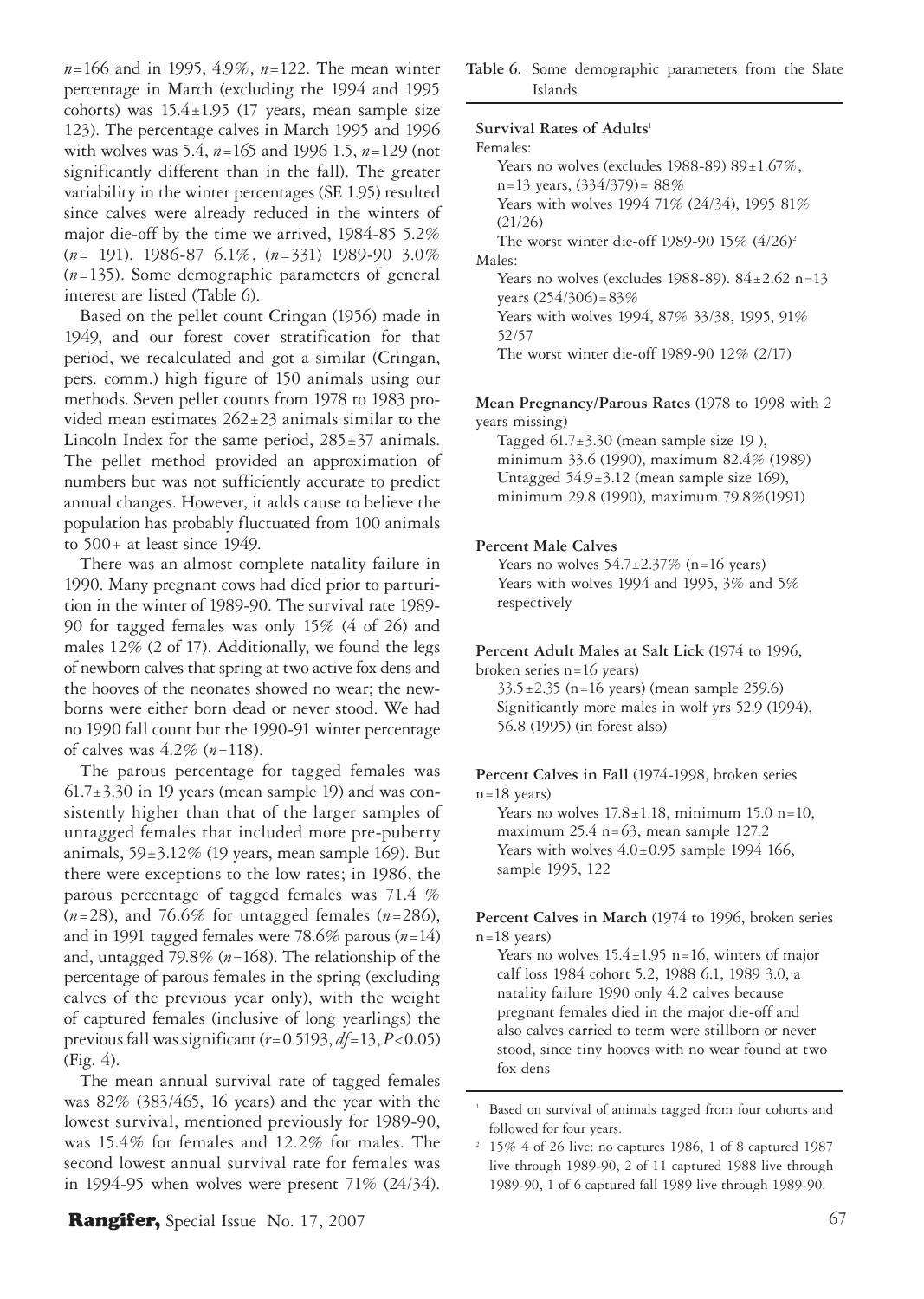

**Fig. 4.** The significance of the regression of the percent of females classified as parous in the spring on the mean weight of females the previous fall (inclusive of long yearlings)  $(r=0.5193, df=13,$ *P*<0.05) is carried by extreme observations but the conditions leading to them occurred twice in the course of the study. The winters of the most severe starvation events (Fig. 2), 1989-90 and 1984-85, with respectively the lowest and low weights entering the winter and lowest and low percentage parous the following spring, was followed by recovery over-summer of the surviving cows to record weights, and the highest percentages parous throughout the study those following springs. The mean fall sample size, females weighed, was  $7.1 \pm 0.84$ .



**Fig. 5.** The greatest winter loss of Slate Islands caribou from starvation was in 1989-90. Only 23 tagged animals lived, of which 21 had ages established (Lived), and the survival of adults was only 12-15%. Forty four carcasses (Died) were recovered inclusive of tagged and untagged caribou. Of the animals that lived the 4 and 5 year olds seemed to have a particular survival advantage; these were animals with experience with the landscape, were not investing in reproduction (pregnancy in females, rut and antlers in males; two surviving males were hummels), and were not investing significantly in body growth.

We located eight dead caribou killed by wolves 1994- 95. The mean survival of males over the course of the study was the same as for female 82% (320/392, n=, 16 years). But unlike the females, they had high survival in both winters when wolves were present 1994-95, 87% (33/38) and 1995-96, 91% (52/57).

The sex and age composition of the animals that we located that died over-winter from starvation (1974 to 1993) was 24 female calves, 18 male calves, 25 calves (sex unknown), 62 adult females, and 77 adult males. The large antlered males died at higher rates than males with smaller racks. The mean pedicel size of males that died in the 1984-85 die-off was 1379.2±261.65 mm2 (*n*=9) compared to the random brown/brown antlers cast in the previous fall, 790 $\pm$ 195 mm<sup>2</sup>,  $n=6$  (measured width x length). Older animals had higher mortality rates also in these die-offs. In the 1984-85 die-off, the mean age of adults captured in the fall was  $4.4 \pm 0.48$  years  $(n=15)$  and those found dead the next spring  $7.5\pm0.29$ years (*n*=23).

The age structure of the dead and survivors was compiled for the major starvation die-off of 1989-90 (Fig. 5). Larger males and older animals that died more than younger caribou were probably investing less in reproduction. Only 7 tagged males survived this greatest winter loss (1989-90) and two had been hummels in earlier years. Generally hummels older than yearlings represented about 5% of the adult male population. On the females side, of 15 tagged



**Fig. 6.** There was a relationship between the size of the populaiton entering the summer and the mean weights of females that fall (*r*=-0.477, *n*=19, *df*=17, *P*<0.05), indicating a density dependant interaction with summer forage. Die-offs in the following winter were mapped to these data (solid arrows). When the population was in exceess of 390 caribou entering the winter, Lincoln estimate, a die-off of moderate to major proportions took place.

68 **Rangifer,** Special Issue No. 17, 2007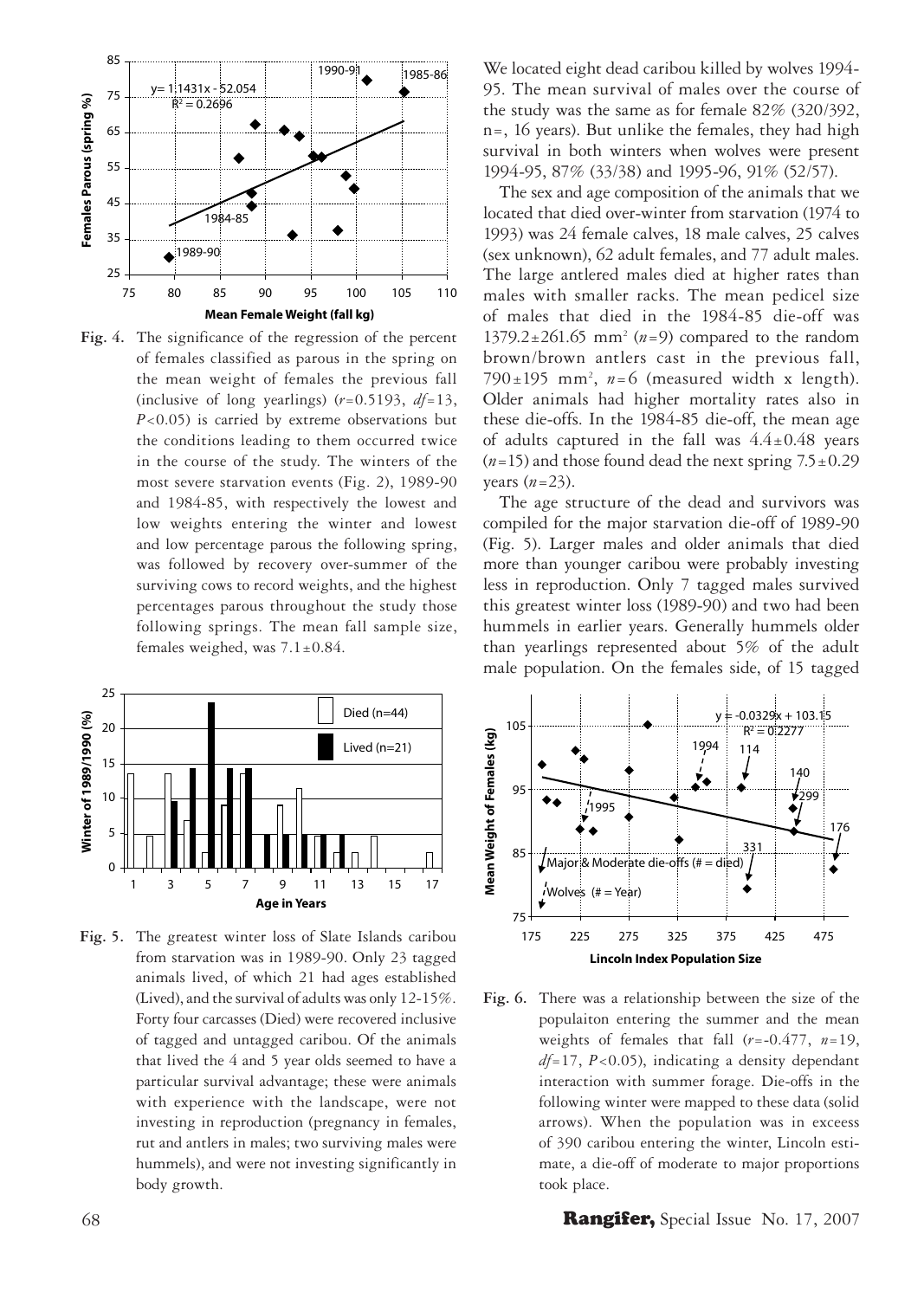

**Fig. 7.** Starvation die-off events (the number of caribou carcases located on 'King Census' strip transects walked in May and June each year) were correlated with the Lincoln Index population estimate the previous spring (*df*=17, *P*<.0.01), and low weights of female caribou the previous fall (*df*=14, *P*<0.01), and not with the abundance of the total over-winter lichen litter (picked clean from wind blown branches and trees in 6 caribou exclosures each spring), or with the frequency of over-winter conifer blowdown (total diameter at breast height of all conifers fallen over a trail each winter).

females surviving the crash of 1989-90, nine had not been pregnant (no udders seen) and only 6 survived that had borne calves. The oldest tagged animal that lived through that crash was a female we called Hope. She had carried her radio collar (radio signal was lost years before) since 1982. She may have had only one calf in 12 years but she was a survivor, living through 4 winters of moderate to major mortality events between 1983 and 1990 (Fig. 3), when she was 11. She had the largest home range of any of the animals we radio tracked.

The regression (Fig. 6) of fall weights of females on the spring Lincoln Index population estimates  $(Y =$  $-0.0329x + 103.15$ ,  $R^2 = 0.2277$ ) indicates that population density is a predictor of winter survival (*r*=-0.477, *n*=19, *df*=17, *P*<0.05).

The population declined when the fall population exceeded 450 animals (12.5/km<sup>2</sup>) and animals died over-winter (Figs. 3, 6). This winter mortality was not correlated with the abundance of winter lichens,

but with the previous years population estimate (*df*=17, *P*<.0.01) and fall weights of female caribou (*df*=17, *P*<0.01) (Fig. 7, Table 7). This is our evidence for density-dependent population regulation based on the abundance of green summer forage. After the die-offs, the fall weights of the females increased dramatically the following year in at least three of the die-offs (Fig. 8), in two of those cases the postdie-off population density was low enough that female condition improved sufficiently over-summer to generate a parous percentage the following year which is considered the norm for caribou, the only two times this occurred in the study. The difference in weights between these two years and the third, also a number of other years (Table 7), was small and indicates a threshold was achieved.

Wolves preyed on caribou from their ice-crossing in winter 1993-94 until late March 1996. In the 2 years these wolves hunted, calf survival to October dropped from 10% to 25% in years without wolves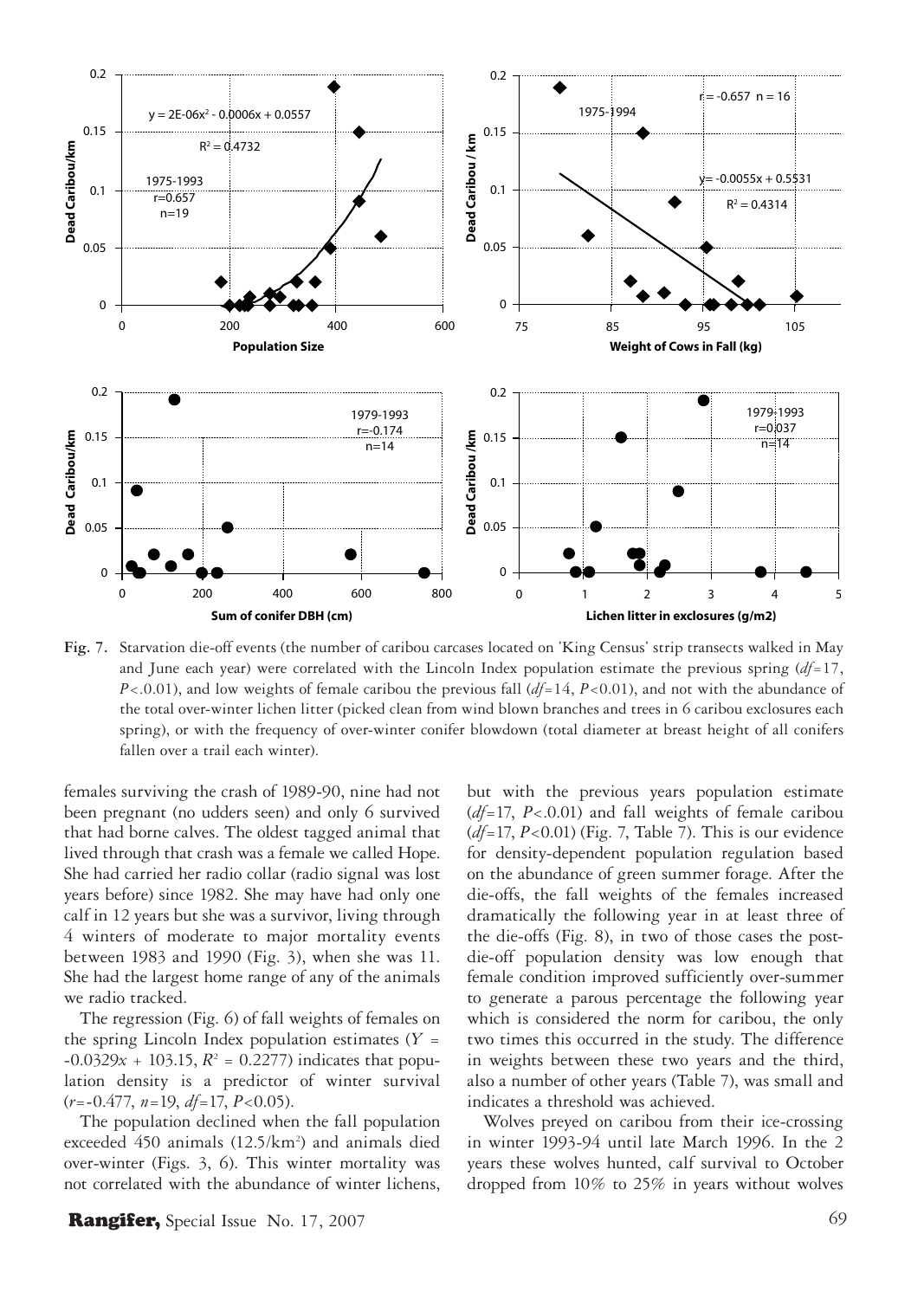to 5% or less (Fig. 3). The caribou population dropped in the winters of 1994-95 and 1995-96 (Figs. 3, 6) with wolves present and when the caribou population was below the density where starvation events were observed (Figs. 3, 6).

Between March and May 1996, one wolf disappeared and there is some evidence that poison had been deployed. At that time a dog accompanying tourists to the Slate Islands went into fits and was rushed to a veterinarian; it had ingested poison. After this there was no sign of wolf predation until 2003 and 2004 (Fig. 3). One wolf did persist after the poisoning incident as there was sign near and at a (former) fox denning site in the vicinity of Horace Cove until 1999. If this animal did prey on caribou it was not effective at a level that we could detect demographically or during surveys and the caribou population built up (Fig. 3).

Table 7. Pearson correlations' of overwinter caribou mortalities<sup>2</sup> located per km walked in May/June with: the winter snow depth measured on winter trips; the size of the previous years population (spring Lincoln Index); the lichen litter fall in 5 exclosures of total area 152 m<sup>2</sup> measured in May; and the total DBH of conifers that fell a cross a 1.7 km trail overwinter.Also, the correlation of the size of the previous fall populaion with the mean weight of females the previous fall, and exclosure lichen with total DBH of conifers across the trail.

| Winter<br>Season <sup>3</sup> | Previous<br>Spring<br>Caribou<br>Estimate | Previous<br>Fall<br>Weight of<br>Cows<br>(kg) | Winter<br>Trip<br>(mo/da) | Depth<br>of Snow<br>(cm) | May/<br>June<br>Walks<br>(km) | Over-<br>winter<br>Mortality<br>(Caribou/<br>km) | Exclosure<br>Lichen/<br>m <sup>2</sup><br>(gm) | $\Sigma$ DBH<br>Conifers<br>on trail<br>(cm) |
|-------------------------------|-------------------------------------------|-----------------------------------------------|---------------------------|--------------------------|-------------------------------|--------------------------------------------------|------------------------------------------------|----------------------------------------------|
| 1973-74                       | ----                                      | $---$                                         | 3/7, 3/20                 | 58                       | 99                            | 0.060                                            |                                                |                                              |
| 1974-75                       | ----                                      | ----                                          | $3/11 - 4/4$              | 62                       | 105                           | 0.040                                            |                                                |                                              |
| 1975-76                       | 275                                       | 90.7                                          | 3/28                      | 69                       | 80                            | 0.010                                            |                                                |                                              |
| 1976-77                       | 485                                       | 82.5                                          | no trip                   | ----                     | 169                           | 0.060                                            |                                                |                                              |
| 1977-78                       | 229                                       | 99.8                                          | $3/6 - 21$                | 66                       | 65                            | 0.000                                            |                                                |                                              |
| 1978-79                       | 186                                       | 98.9                                          | $3/18 - 4/2$              | 85                       | 130                           | 0.020                                            | 1.9                                            | 165                                          |
| 1979-80                       | 201                                       | 93.0                                          | $3/20 - 26$               | 81                       | 101                           | 0.000                                            | 1.1                                            | 48                                           |
| 1980-81                       | 326                                       | 87.1                                          | $3/24 - 27$               | 25                       | 162                           | 0.020                                            | 0.8                                            | 81                                           |
| 1981-82                       | 238                                       | 88.5                                          | $3/15 - 19$               | 75                       | 140                           | 0.007                                            | 1.9                                            | 122                                          |
| 1982-83                       | 275                                       | 98.0                                          | $3/21 - 24$               | 57                       | 133                           | 0.000                                            | 0.9                                            | 41                                           |
| 1983-84                       | 390                                       | 95.3                                          | no trip                   | ----                     | 83                            | 0.050                                            | 1.2                                            | 264                                          |
| 1984-85                       | 444                                       | 88.5                                          | $3/18 - 22$               | 49                       | 158                           | 0.150                                            | 1.6                                            | ----                                         |
| 1985-86                       | 294                                       | 105.2                                         | $3/31 - 4/5$              | 50                       | 154                           | 0.007                                            | 2.3                                            | 25                                           |
| 1986-87                       | 355                                       | 96.2                                          | no trip                   | ----                     | 62                            | 0.000                                            | 2.2                                            | 241                                          |
| 1987-88                       | 443                                       | 92.0                                          | $3/15 - 18$               | 83                       | 93                            | 0.090                                            | 2.5                                            | 38                                           |
| 1988-89                       | 362                                       | $---$                                         | $3/29 - 31$               | 70                       | 57                            | 0.020                                            | 1.8                                            | 574                                          |
| 1989-90                       | 396                                       | 79.4                                          | $3/26 - 30$               | 60                       | 168                           | 0.190                                            | 2.9                                            | 132                                          |
| 1990-91                       | 220                                       | 101.2                                         | $4/2 - 5$                 | 47                       | 135                           | 0.000                                            | 4.5                                            | 759                                          |
| 1991-92                       | 237                                       | $---$                                         | no trip                   |                          | 40                            | 0.000                                            | ----                                           | 241                                          |
| 1992-93                       | 330                                       | $- - - -$                                     | $3/21 - 23$               | 69                       | 55                            | 0.000                                            | 3.8                                            | 200                                          |

<sup>1</sup> Correlation coefficients:

Overwinter mortality vs snow depths, *r* = -0.094, *n*=16 (ns).

Overwinter mortality vs fall population,  $r = 0.666$ ,  $n=18$ ,  $df=16$ ,  $P<0.01$ .

Overwinter mortality vs exclosure lichen, *r* = 0.038, *n*=14, (ns).

Overwinter mortality vs DBH conifers, *r* = -0.174, *n*=14, (ns).

Fall population vs mean weight of females,  $r = -0.568$ ,  $n=15$ .  $df=13$ ,  $P<0.05$ .

Exclosure lichen vs DBH conifers,  $r = 0.525$ ,  $n = 13$ ,  $df=11$ ,  $P<0.10$ .

2 Overwinter caribou mortalities do not include fall rut related mortalities (antlers on adult male skulls) or accidental deaths.

<sup>3</sup> In c.Jan. 1994 two wolves reached the islands.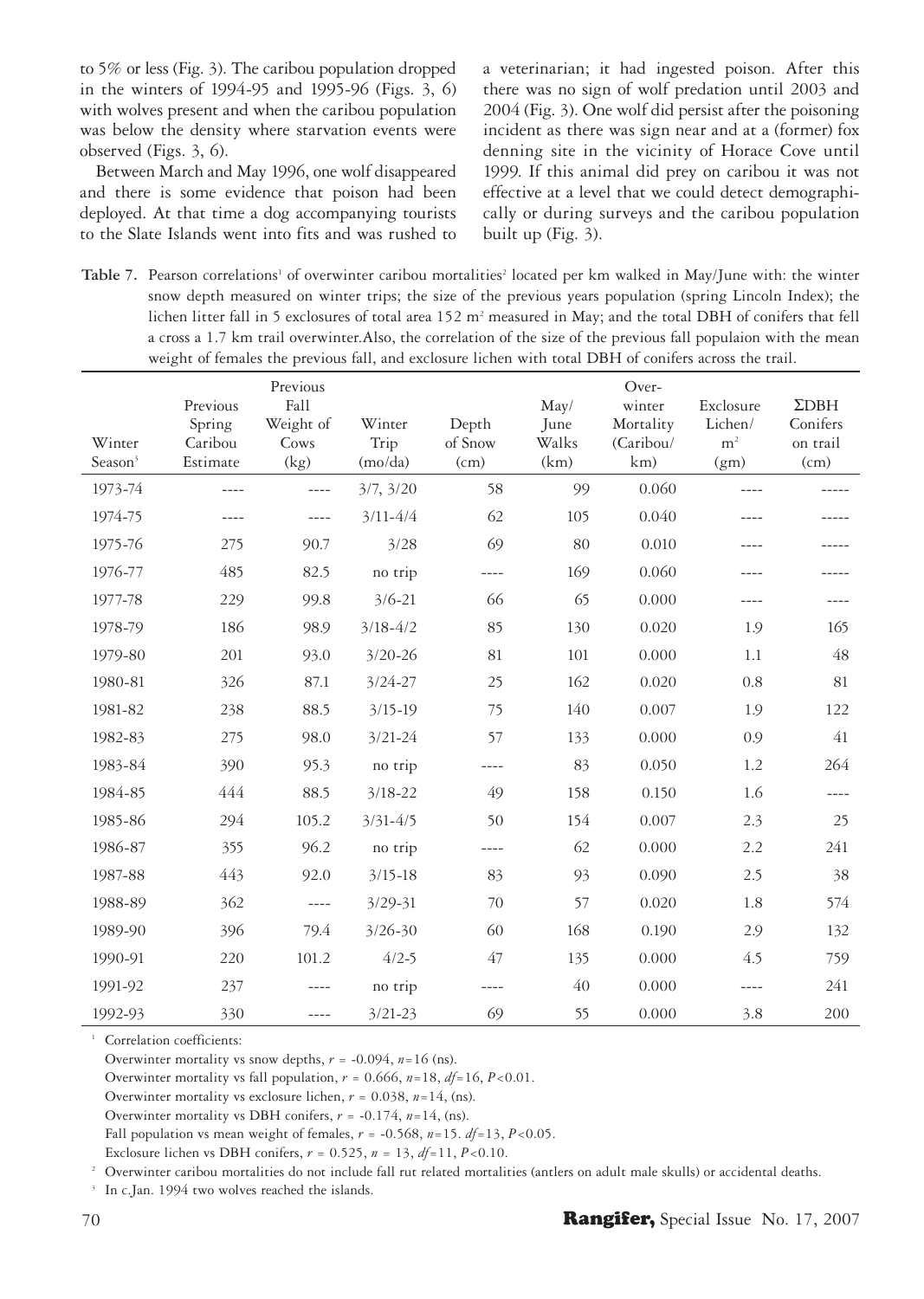The population declined between 1999 and 2000 based on the strip census (383 estimated in 1999 and 252 in 2000). There could have been a moderate die-off (Fig. 3) but we did not find any over-winter mortalities. The census was made by the most experienced of our crew (LC). However he walked only 22 km, the lowest total in the 30 years (see Table 7). The mean line of sight distance to dead caribou in previous die-offs was 7.6±1.02m (6 die-offs and 92 carcasses). Less than  $1\%$  of the 36 km<sup>2</sup> of the study area was scanned. If 100 animals died they all could have been missed with such minimal coverage.

In the last two years of the study, 2003 and 2004, there were signs of a wolf on the islands. In both years, we found carcasses that had bones crushed and scattered and found scats. Studies that have continued in 2005 and 2006 have not confirmed a continued presence for this wolf.

High populations of snowshoe hares occurred on the Slates in 1979, 1988, 1995-96, with the mean population estimated at  $267±44$  hares (27 years), an extremely low density of 7.4 hares/km<sup>2</sup> with total population extremes of 61 to 813 total animals. However, interviews with the two original light house keepers, whose tour-of-duties together on the islands spanned 60+ years, both indicated higher hare numbers in prior decades. Hares were noted to have, relative to caribou in the late 1970s, more impact on *Cornus canadensis, Maianthemum canadense, and Trientalis borealis*; furthermore, they slowed the recovery of these species plus mountain maple postclipping in clipping-recovery experiments (Bergerud, 2001: unpubl. data)

#### *Pukaskwa National Park*

The caribou population in PNP appeared to increase from 1974 to 1979 and then decreased (Fig. 9). The increase was possibly an artefact of learning or there may have been population increase in that period. The overall decline per year is  $\lambda$ =0.97. Recruitment averaged 16% (Fig. 9) thus mortality would approximate 18-19%. There was a high rate of disappearance of radio caribou; 23%, 6 animals in 26 radio years (1976 to 1988) (Bergerud, 1989). Eleven caribou were found dead between 1987 and 1999 (K. Wade, Warden, pers. comm.) and all but 1 or 2 were thought to have been killed by wolves.

Radio-collaring wolves in the Greater Pukaskwa Ecosystem documented 2-3 of 7 packs operating completely in the Park (Forshner, 2000: Figs. 4-8). The Cascade Lake Pack was centrally located 7 km from Otter Island and would have had the greatest impact on caribou. The Swallow River Pack was the next pack nearest to the shore and 24 km from Otter Island. The studies by Burrows *et al*. (1996), Burrows

# Rangifer, Special Issue No. 17, 2007 71







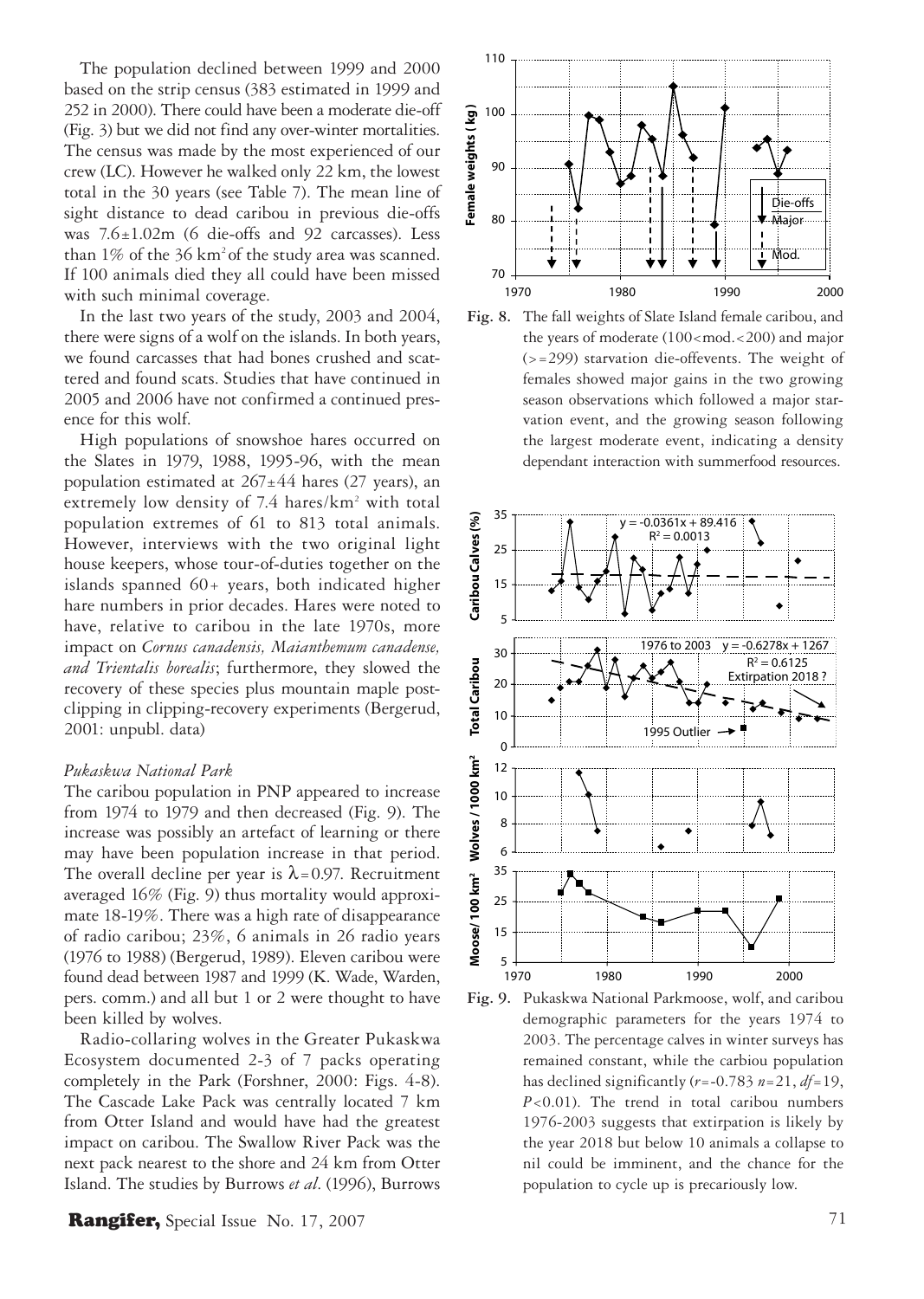

**Fig. 10.** The regression of wolf numbers on moose densities from published data (Forshner, 2000: Table1-1; Messier, 1994: modified) and updated for Pukaskwa National Park (*r*=0.638, *n*=24, *df*=22, *P*<0.01). Bergerud and Elliot (1986) found that R=M for caribou occurred at 6.5 wolves/1000 km2 , which in turn is supported by a density of 0.10 moose/km<sup>2</sup> (Bergerud 1989); thereby fragmenting the continuous range of caribou (i.e. populaitons persist in isolation or discontinuously where escape/refuge habitat is sufficient to influence R and/or M).

(2001), and Forshner (2000) showed the highest density of moose and wolves was on the north boundary of the Park and even further north where logging was taking place. However three packs probably hunted to the coast. The center of the territory of the Swallow River Pack was 15 km from the coast; the Cascade River Pack had the coast as a boundary and the center of its territory was 12 km from Otter Island; the Black Pack operated adjacent to the shore at Oiseau Bay where the caribou had disappeared by 1988 (Bergerud, 1989).

The wolf population averaged 8.5/1000 km<sup>2</sup> (Fig. 9) or 2 more /1000 km<sup>2</sup> than that predicted for stability in the regression of mortality on wolf numbers of  $6.5/1000 \text{km}^2$  ( $n=18$  herds) and recruitment on wolf densities (*n*=25 populations) (Bergerud & Elliott, 1986: Fig. 10 p. 1524). Recruitment averaged approximately 16% when it would be expected to be 9.6% when associated with 8.5 wolves/1000 km<sup>2</sup>; i.e. *Y*=*e* 3.340-0.127*<sup>X</sup>* (Bergerud & Elliott, 1986). Given that the population was in decline, adult mortality would have been higher than the expected 15.5%; i.e. *Y*= 4.766+0.669*X*1.275 (Bergerud & Elliott, 1986). These differences are most likely attributed to relatively high quality summer refuge habitat and inadequate winter escape habitat. The lake shore distribution and Otter Island provided the escape habitat, but land fast ice along the shore in several winters had provided the access for the wolves and the high winter predation rate. The PNP wolf population size (Fig. 9) was within variation expected based on an estimated

density of moose of 0.25 moose/km<sup>2</sup> versus that predicted from a regression of wolves on moose densities in other studies (Fig. 10). Burrows *et al*. (1996) had projected the expected number of wolves in the Park based on a density of 0.25 moose/km<sup>2</sup> at 15 wolves or (8/1000 km2 ), close to the mean population estimate over the years (Fig. 9).

There was considerable variability in the methods used to estimate the wolf and moose populations and probably numbers of both species were relatively stable as suggested by Burrows (2001). The low moose count in 1996 may be due to weather causing tracking problems (Burrows, 2001). There is no hunting of moose in PNP and Bergerud *et al*. (1983) argued that moose numbers were regulated by wolf predation, a view rejected by Thompson & Peterson (1988).

### *The introduced herds*

(1) In 1982, 7 animals were move onto Michipicoten Island to add to the one resident male which had been seen on the island: transplants - 1 male, 3 adult females with 3 female calves. An eighth transplant, a male, was added in 1989. The island is 188 km<sup>2</sup> and 15 km off shore. The Island is in the Great Lakes-St Lawrence Forest Region (Rowe, 1972). The dominant trees are all maples, mountain maple, sugar maple (*Acer saccharum*) and red maple (*Acer rubrum*) plus birch and aspen. Ground hemlock and white pine (*Pinus strobus*) are common and there are some boreal conifers on one ridge. The herd increased  $\lambda$  =1.18 (8 to  $\pm$  200, 160 counted in 2001) in 19 years.

(2) Ten animals were moved onto Montréal Island by 1984. The Island is 7 km2 and 5 km from the coast. The island is mostly boreal forest of spruce, fir, and birch with terrestrial lichen common on only one sandy point. The caribou increased to approximately 20 animals by 1993 (16 seen). In 1994, when Lake Superior froze, wolves reached the island predating some and causing the balance to abandon the island.

(3) Seven animals were released on Bowman Island in 1984, in the complex of islands commonly referred to as the Rossport islands of Lake Superior (access from Rossport, Ontario). The island is adjacent to St. Ignace Island where the last caribou were seen in that vicinity in the 1940s (de Vos & Peterson, 1951). The forest cover on the island is mostly boreal forest. All the animals had radio collars. The animals disappeared by 1986. Two caribou were found killed by wolves. It is believed the others were killed on the ice in bays and channels of the Rossport islands and their collars lost (divers attempted to recover collars but the collars were not a suitable frequency for accurate underwater triangulation). The last animal alive had moved further off the coast to a small island suggesting movement to escape habitat.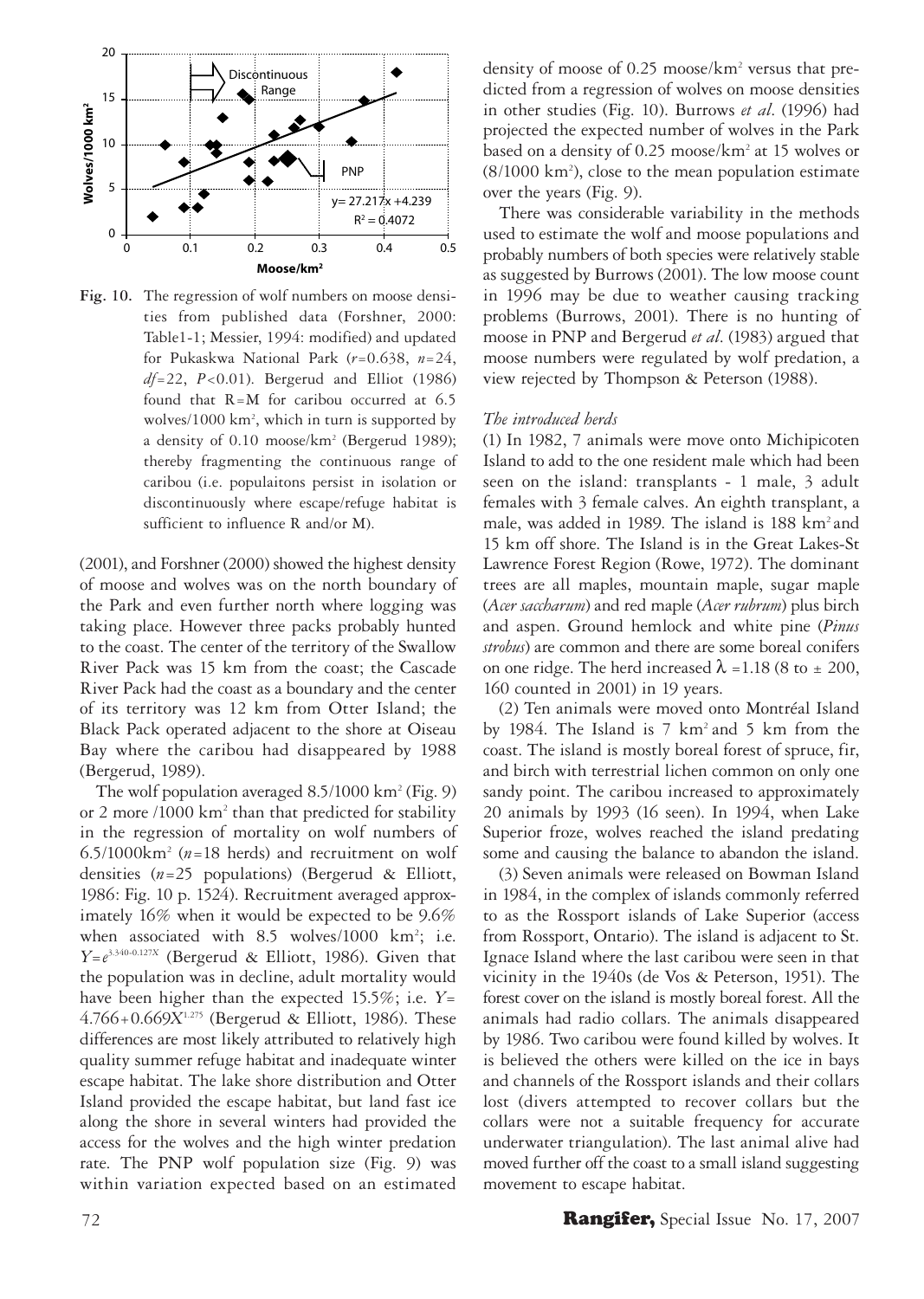(4) Thirty-nine animals were moved into Lake Superior Provincial Park in the fall of 1989. This park is in the Great Lakes-St. Lawrence Forest Region and forest cover is similar to Michipicoten Island. By June, only 1 of the 17 radio collared animals was still alive. On investigation, the majority of the carcasses had been utilized by wolves, and were either killed or scavenged by them. In retrospect, the animals moved from the Slates Islands had extremely low weights in October 1989, some of the released animals that died probably could not respond adequately to encounters with wolves. However this release has persisted in the escape habitat of the coast and a survey in February 2007 found three animals, the herd numbers less than 10 animals and is decreasing (biologist G. Eason, pers. comm.).

### **Discussion**

### *Slate Islands forage resources*

We observed that snowshoe hares did compete for summer foods with woodland caribou on the Slate Islands, and while not directly relevant to the competition for forage, the effect of hares was most noticeable in the limitation of white spruce recruitment. The latter may have implications for plant community succession. Specific calculations of the magnitude of hare competition for forage were not carried out. From observations of exclosure experiments (unpublished) and permanent vegetation plots (unpubl.), it was evident that hares were out-competed by the massively larger total biomass of woodland caribou.

The prime example of caribou out-competing hares was salmonberry/thimbleberry (*Rubus parviflorus*); green terminal canes were preferred by hares and essentially 100% were cropped each winter. In 1978, the mean height of the highest live bud ranged from 61.5 cm to 83.0 cm on four permanent plots where thimbleberry coverage was 100%. However, there was no qualitative difference between the height this plant achieved each summer and mainland examples until the mid-1980s. At the outset of studies, thimbleberry was lightly used as summer food by caribou with most use noted on emerging leaves and a noted lack of preference for mature leaves; this plant swamped caribou use. With the combination of functional extirpation of more highly preferred caribou summer forage species and extremely high caribou densities 1985 to 1989, caribou also consumed this species as a summer food. In a matter of a few years it was eliminated islands-wide from functional utility. Up to that point, thimbleberry had been very common in continuous large patches (100s of m in extent); after, the only place we could show this plant to visitors was in exclosures. The story is similar for other plant species but not so dramatically unambiguous. For the purposes of any conclusions drawn, the hares were considered to have a negligible impact on caribou population dynamics, or in contributing to the functional depletion of plant species.

The lengthened growing season documented for the Slate Islands, where spring green-up had advanced by almost a month from 1967 to 1988, seemed to maintain if not continue in later growing seasons. Plant phenology was closely monitored in the late 1970's and in the more recent years casual observations confirm by comparison that early green-up has continued. If all else were equal, this longer growing season would mean that plants garner greater energy reserves and this benefit would pass on to herbivores. This may not be the case where over-grazing is occurring. The opportunity to swamp herbivores with biomass and thereby allow a larger net seasonal energy gain per individual plant may be greater in a shorter growing season. A longer growing season, and larger energy transfers to the higher trophic level, might therefore accelerate the functional extirpation of plant species from the Slate Island plant communities.

The importance of energy retention at the plant level is very high. While energy transfers between trophic levels were not studied intensively in this study, we realized in time they should have been. When plant studies were initiated in 1977 on the Slate Islands (WJD), it took some time to realize that a number of *unknown* species were actually diminutive forms of common boreal forest plants. It was assumed at first that this was a localized climatic effect, in which the cold thermal mass of Lake Superior interacted with the off-shore location of the Slate Islands to thwart normal growth; that is, as seen in forest communities on the adjacent mainland. Mainland plant forms were typical of the plants throughout their range. Exclosure plots showed overgrazing depleting energy resources; plants survived in small form and at low density making them less a target for concentrated foraging. A capacity to sprout from extensive root systems was essential to this plant survival strategy. The following example is illustrative of what occurred for all the most highly grazed plant species including Canada mienthemum, starflower, big-leaf aster, and others which were available when our studies began. Clintonia, already described as being present only as specimens with single 10 cm or less leaves and not producing flowers when studies began, was present in a number of exclosures when they were erected. With each year that passed, the size of the leaves produced was more elongated; after a few years plants started producing second leaves as is their normal form, and then after 5-7 years, clintonia in exclosures would flower; and would do so each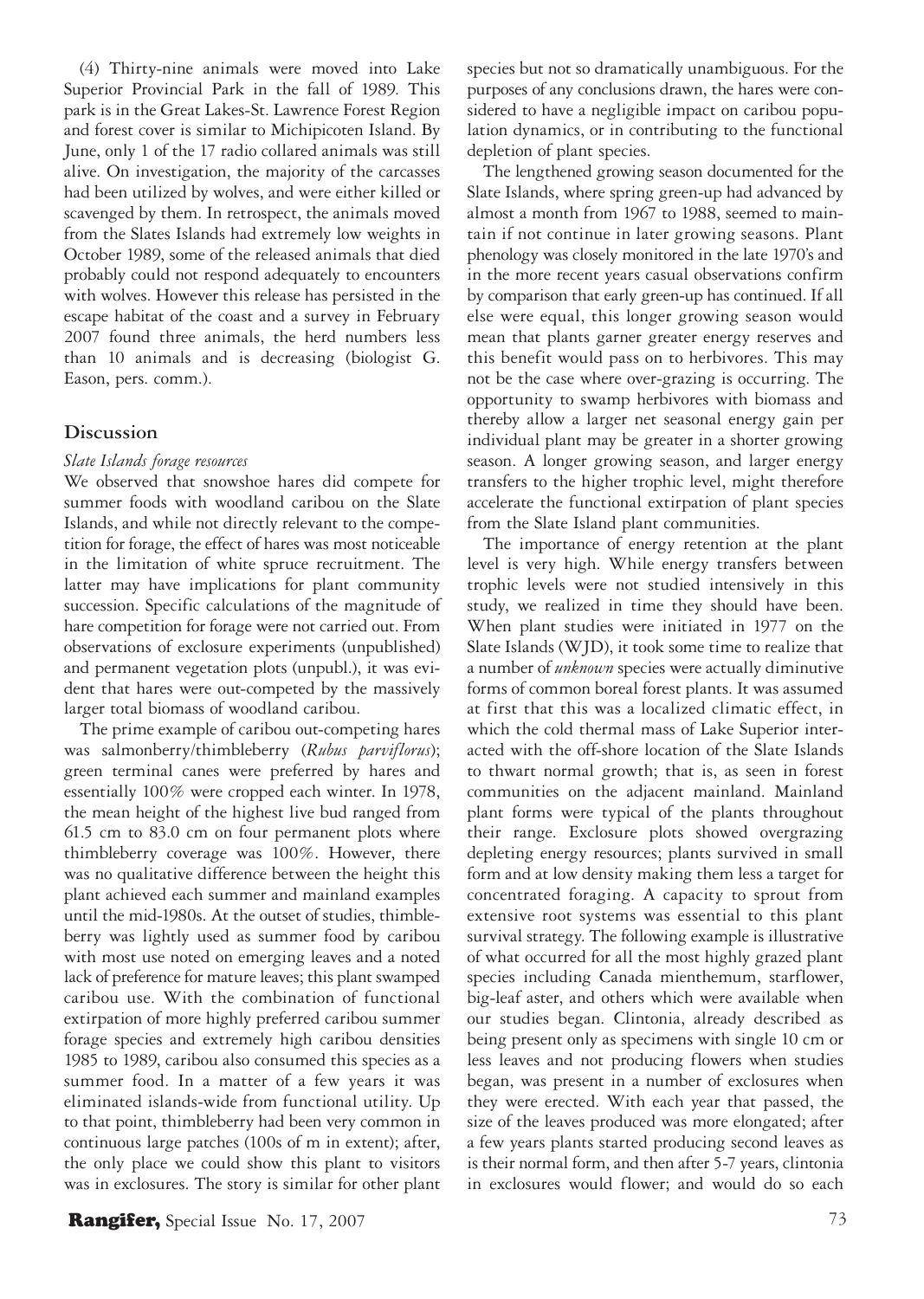year thereafter. The importance of retained/retrieved energy in the root systems for these perennial plants is apparently critical to their presence in what is considered a normal form throughout the extent of their ranges.

Mountain maple stems in the forest sub-canopy, safe from browsing, have been harnessed by woodland caribou as nutrient pumps. The typical maple sucker gardens described earlier formed a very large portion of the summer forage available throughout the 30 years of this study. Normally, mountain maple is restricted to the understory and in a shrub form because vigorous suckers originating on the root ball in close proximity to the growing stems share and then fully acquire apical dominance. The suckers then out-compete larger stems and cause senescence and death of stems 2-4 cm diameter, and so normally restrict maximum stem age to 10 to 15 years of age. The overgrazing refuge form of mountain maple is 6-15 cm diameter stems reaching sub-canopy tree status and up to 50 years old. This is not a secure refuge in the time dimension as the trees will not live forever, but due to their shrub nature they have the ability to fill canopy openings with recruits, if they escape caribou browsing. The age distribution documents stem recruitment at low rates peaking in 1947. That this was a low rate is supported by the presence of older stems which would have been lost in whole to the apical dominance effect of being swamped by oncoming sprouts. Recruitment to the canopy has been in decline since 1950, was weak in the 1960s, and ceased altogether c. 1971 (Fig. 2). Cursory examination of the age distribution of sampled maple stems (Fig. 2) suggested that senescence mortality might set in for stems between 25 and 35 years age and be progressive (j-shape) through to age 50. Recent observations confirm that the maple sub-canopy is in serious senescence decline. Although the stands sampled did have some dead and dying stems in 1978-82, the health of those stands was still generally good and the forest floor was not littered with a steady accumulation of rotting maple stems. Also, the maple stands are outliving the predicted timeline for senescence decline. Only about half of the stems that should be dead by now according to the senescence theory are actually dead (ocular estimates WJD). Given the age of the stands and what would have been early competition for canopy space with tree species, the 1929 date for initial stems entering a sub-canopy position might correspond to the availability of this niche forming in those stands. It can be said, however, that the senescence that has set in has compromised the health of the sucker gardens too and so the energy transfer to caribou is undoubtedly in serious decline.

By virtue of the retention of a record of foraging intensity across a half century, the mountain maple tells us a lot about this caribou population. After the 1989-90 die-off when the caribou population recovered slowly from a low of approximately 100-200 caribou, the maple took full advantage and sprouts attained heights of 1-2.5 m before the population of caribou were able to catch up and kill these. For all intents and purposes, none of these sprouts have made their way into the canopy, possibly an escapement in the order of the 1971-72 escapement but we think less in fact. This sequence happened at a time when senescence was showing up in the sprout gardens and when most other forage plants were severely depleted or functionally extirpated. Earlier maple ingress into the sub-canopy was not occasioned by such severe coincident conditions; extrapolating the density that caribou were at in the past when maple escaped cannot be done directly from the 1990 case because the overall foraging situation was different. Maple escapement was probably possible in the past at the same or higher caribou density than that which fully suppressed it in this case. Whatever the fine details, the maple age record, and our caribou population monitoring since 1974, clearly document that caribou have been able to control the escapement of maple since at least c. 1930 on the Slate Islands. The absolute quantity of area in which maple occupied a sub-canopy position in those establishing stands is unknown, but it was extensive as indicated by the similarity between the four sampled stands, but still the interaction of caribou numbers with that resource is unknown. With good confidence we do extrapolate from the maple record and its current distribution that the mean population has been maintained at or above an average of approximately 200 caribou since 1950 at a minimum. Before that we know that caribou numbers were consistently high with respect to the available maple resource back at least to c. 1929.

## *Slate Islands population demography*

Over the years we've encountered some persons (scientists, wildlife managers, and forest managers) who brush off the Slate Islands as not being able to seriously contribute to the debate on limiting factors for woodland caribou - they are islands and therefore different; we assume an impression from the theory of island biogeography that populations on islands are known to go extinct at higher rates than mainland populations is at the root. To us this is more correctly an opportunity to understand the species biology in extreme evolutionary conditions, and thereby such studies contribute to understanding the true limits to phenotypic and genetic plasticity of the species. This becomes a reality check against which all other conclusions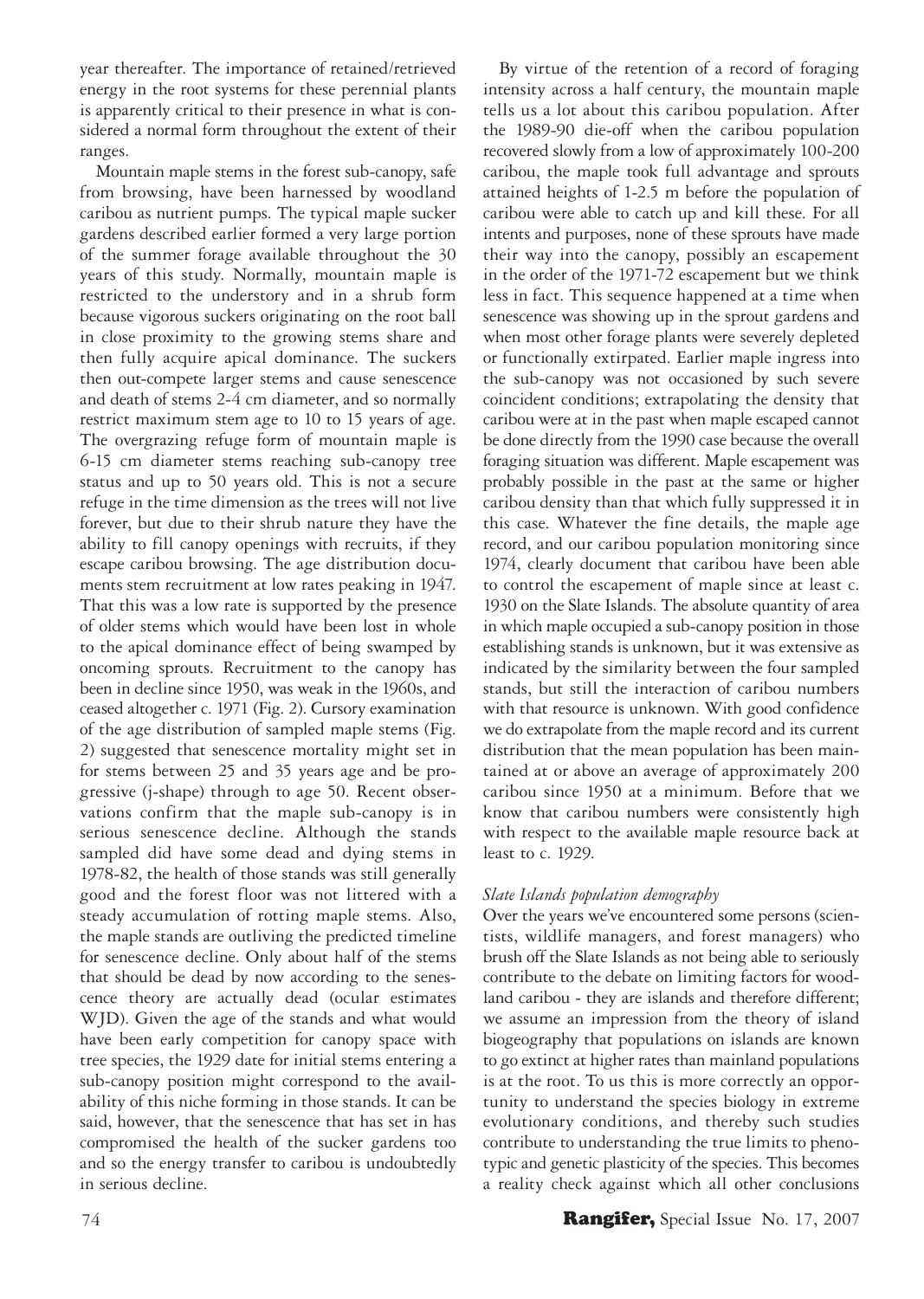about the species in other habitats must be considered. That is, if an assertion is not true in a natural experiment with pseudo-controlled critical variables, then it cannot be true in other circumstances. Any population that persists does so by producing sufficient recruitment and avoiding excessive mortality; observations of different behavioural tactics between ecotypic populations (Mallory & Hillis, 1998) which solve for mean R=M population viability over time do not falsify this truth.

The Slate Island population has persisted for 70+ years on an island archipelago in the absence of predators and in the absence of sufficient lichen for the maintenance of health in seemingly most if not all winters, and in periodic winters the population suffered outright starvation of moderate to large proportions. In 1949, in a period when winter availability of arboreal lichen litter-fall and tree blow-down would have been relatively negligible compared to our studies initiated in 1974, caribou browsed deciduous browse in the fashion of white-tailed deer or moose (*Alces alces*) (Cringan, 1956). This behaviour was not observed in our studies presumably because deciduous browse availability was approaching nil, or the species still available were not preferred.

In this study, females achieved pregnancy rates that are normal for caribou only in 1985 and 1990 when they weighed 100-105 kg the previous fall (Fig. 4). Cameron & Veer Hoef (1994) concluded that small shifts in mass distribution result in relatively large changes in parturition rates. Our results indicate a set-point weight for the Slate Islands that can be achieved following starvation in one growing season; with a major reduction in total caribou numbers, a female can reach her set-point in the next growing season. In June 1990, females averaged 83.6±3.26 kg (*n*=11) and three months later their mass was 101.2 kg resulting in 80% parous in 1991. Thus major increases in parturition rate in 1986 and 1991 occurred with major changes in mass (Figs. 4, 8). Winter forage conditions did not mitigate this rate; if winter forage would have, there was an expectation for other years that females entered winter in almost as good condition, and where die-offs did not occur, to have witnessed a high parous rate too. With animals dying over-winter, with survivors recovering on overgrazed range and starting from the worst possible body condition, in one growing season they achieved the normal pregnancy rate for females (Bergerud, 1980). It appears that a major adaptation of caribou to summer food shortage is to skip reproduction for the following year. The physiology of skipping was not investigated in this study but the small body size of younger cohorts and low average fall weights of adults suggests failure to ovulate.

The average deviation in the population estimates 1974-1992 is 38% of the mean estimate whereas from 1993-2003 it was 13.5%. There was a shift in stability in the population when the wolves arrived. This shift is not fully attributable to wolves since they were not present consistently through the period. They may have reversed an increase in the population that may have been shaping up when they first arrived in 1994 thereby stabilizing the population for 2 to 3 years in the relative sense, but the increase in caribou numbers continued after detectable wolf predation stopped in early 1996. The wolves left a footprint in the age structure of the living caribou that may have had a ripple effect on productivity as the impact of two missing cohorts (1994 and 1995) advanced through the population.

The second factor that has changed is the increase in the abundance and age of the conifer forest cover types. Two tree pathologies are present in abundance on the Slate Islands and interact with this increase in age and abundance of the conifers: armillaria root and butt rot is widespread making stems vulnerable to breakage and trees to wind-throw in windstorms; and spruce budworm although present and causing light damage earlier, was causing heavy tree mortality in the later years. Both the litter and dead fall indices 1979 to 1993 were positively curvilinear when plotted against year (Bergerud, 1996: Fig. 3).

The caribou of the Slate Islands are a good example of the "maintenance phenotype" (*sensu* Geist, 1998). The females are small bodied, the smallest of 21 populations (Butler, 1986: Fig. 11.12 p. 490). Yearlings do not reach puberty, nor do 2 year olds (Bergerud, 2001). Male and female antler lengths are the least of 17 populations (Butler, 1986: Fig. 11.10 p. 487). Again dimorphism is least on the Slate Islands of 30 populations (Butler, 1986: Fig. 11.7. p. 479). Maternal females and their calves are often apart; udder sizes at calving do no approach the size seen in other herds; males were also smallest of 19 populations; and antlerless males ("hummels") occur and do not grow any antlers until 3 or 4 years of age (and then they are diminutive) (Butler, 1986). The antlers of males have gotten smaller over the past 50 years (Bergerud, 2001). This maintenance phenotype enables them to persist in this food limited environment.

#### *Pukaskwa National Park*

The caribou population now appears headed for extinction. The count in 2007 was 5. For the interval 1974 to 1988, the dynamics suggested that wolf predation was density dependent (possibly chance encounters involved) (Bergerud, 1996: Fig. 3). Recruitment declined when numbers increased beyond 20 animals and adult mortality increased. Stochastic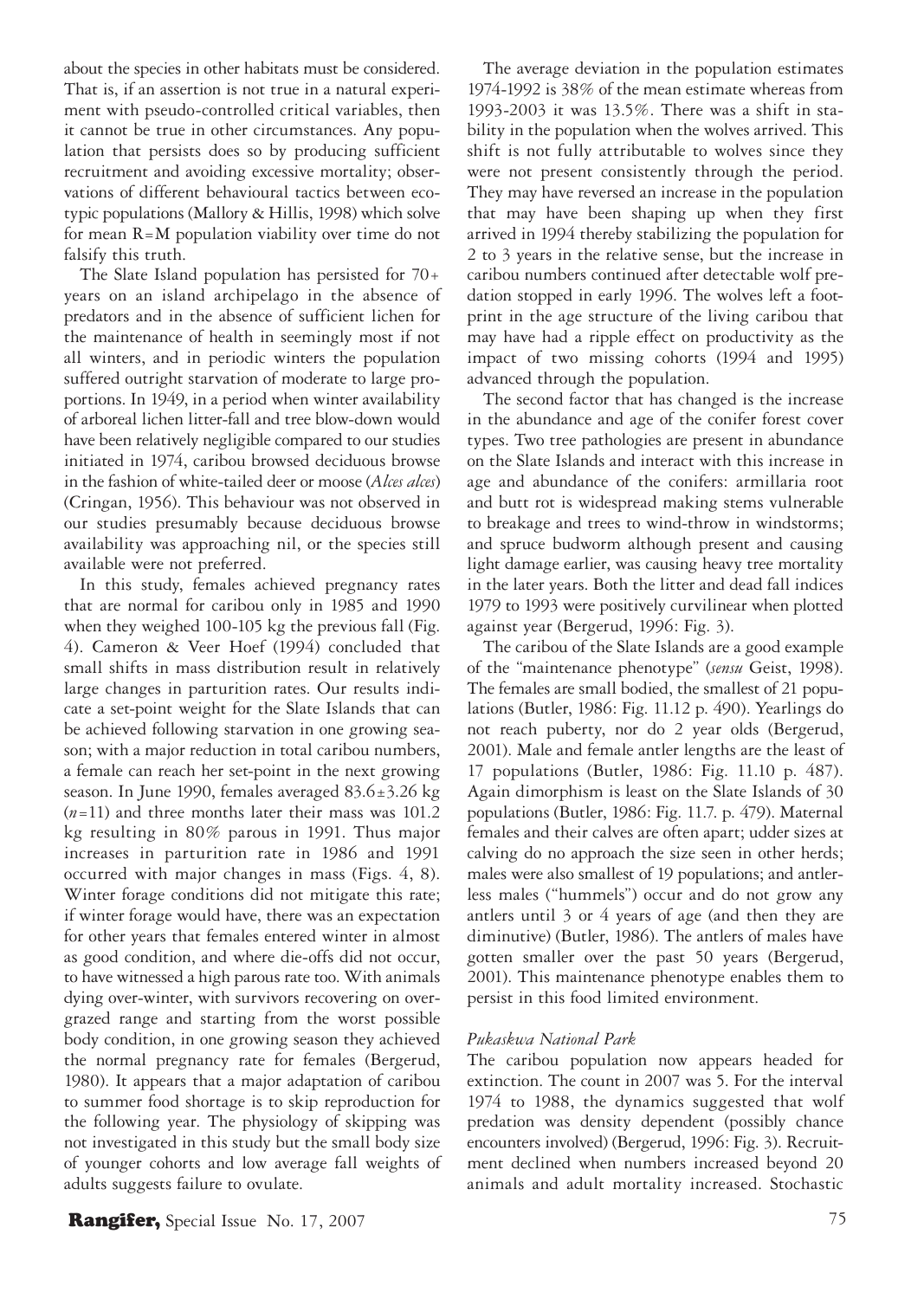factors of snow depths and land fast ice were also considered to affect the contact rate between wolves and caribou. Bergerud (1989) had argued that the moose moved toward the Lake Superior shore in winters of deep snows increasing the presence of wolves. This directional movement was not supported by radio tracking 35 moose in two years (Burrows, 2001). The moose did make summer-winter movements, but they were mostly north and south, shifting to denser forest cover in winter and more deciduous in the summer. The second stochastic factor that should still be valid was the presence of land fast ice that allowed the wolves a lakeshore highway and sometime access to Otter Island (Bergerud, 1989). One counter-intuitive observation of a plus for caribou survival is that with climate change warming the area, the chance for shore-fast ice decreases. But the new negative is that the remaining animals are few and now concentrated in the vicinity of their key island. If the wolves in the two nearby packs had satellite collars that reported daily, a warden stationed at Otter Island could be alerted when wolves approached the shore and if land fast ice was present might possibly turn the packs back inland. Parks Canada has a splendid record of supporting research of this moose-caribou-wolf system and their endangered mammal. Caribou in the Park may have a chance until that day, which is coming, when white-tailed deer arrive and occupy the low snowfall belt along the Superior shore.

In summary, on the Slates Islands we studied an aging ecosystem which has been extensively modified by ungulate inhabitants, and pathologies in the forest canopy. Throughout seventy plus years, the population appears to have been primarily limited by summer food supply affecting over-winter survivorship and parous percentages with occasional stochastic interference by winter weather nudging the survivorship probabilities in either direction. The brief tenure of two wolves demonstrated the vulnerability of caribou to high wolf density. The potential for future persistence seems positive. In contrast, in spite of abundant food in all seasons, the caribou of PNP show little hope of future existence due to being flanked by healthy breeding wolf packs supported chiefly by moose as prey, and the threat of the arrival of white-tailed deer. Implementing the second stage of the crucial experiment on Michipicoten Island before caribou forage is over-grazed would buttress the less controlled examples of the Slates and other introductions which indicated that ecosystems without predators are limited bottom–up by food and those with wolves top-down by predation. The views in 1974 that predation was not regulatory has in most minds been laid aside, we have made some progress.

# **Acknowledgements**

Funding for the Slate Islands study was provided through NSERC research grants to A. T. Bergerud, University of Victoria, British Columbia, Canada. Managers and staff, too numerous to mention across 30 years, but with a special place in our hearts for the biologists, and the conservation officers and their boats, of the Terrace Bay ministry office who have been a source of friends and a cumulatively huge in-kind contribution of logistic support including translocations to the Rossport islands. Gord Eason, Wawa ministry office, obtained permission to initiate the crucial experiment and the majority of transfers and then did these projects in-kind including staff and logistics. H. R. (Tim) Timmermann, of the ministry's Thunder Bay office provided in-kind staff and logistics for winter field trips. The ministry's Northwest Science and Technology Unit (WJD) carried out certain winter field trips, spring surveys, and fall captures. Neys Provincial Park Ontario (Junior) Ranger crews and their supervisors were recruited repeatedly to take on tedious and laborious tasks: firewood; trail brushing; constructing blinds, traps, and exclosures; stripping the arboreal lichen from sampled trees; and, felling stands of maple for age determinations. Again, too numerous to mention individually, volunteers took time from school and work to participate for one to three weeks in the fall caribou captures, sometimes for many years. We do not forget those key personnel that entered it all into logbooks having handled caribou, walked the surveys, and done vigil at salt licks not to mention so many other measurements; many volunteered for days or weeks at a time; others had the honour of being poorly paid but richly rewarded for a month or two, a summer, or years of summers. Additionally, there are the dozens and dozens of eager students and helpers that saw their first wildness walking their first census lines and wondering where in the heck they were when their compass found a magnetic anomaly and pointed to the ground. The staff of PNP that supported our work: William Wyett, Greg Keesey and Keith Wade to mention a few were always ready to help. And we will always remember Alex Cringan that pioneer of caribou research nearly 60 years ago that first walked the hills of our beloved islands with the ancestors of our herd. They came and found a haven from their predators and developed a new suite of behaviour that proves anew how adaptable this species is.

The manuscript was improved through the efforts of an anonymous reviewer, with suggestions from Colin Templeton (Ontario Ministry of Natural Resources), and due to the patience and perseverance of Nicole McCutchen (University of Alberta).

# **References**

- **Bergerud, A. T.** 1974. Decline of caribou in North America following settlement. – *J. Wildl. Manage*. 38: 757-770.
- **Bergerud, A. T**. 1980. A review of the population dynamics of caribou and wild reindeer in North America. – *In:*  E. Reimers, E. Gaare, & S. Skjenneberg (eds.). *Proceedings 2nd Int. Reindeer/caribou. Symp*. Røros, Norway 1979, pp. 748-753.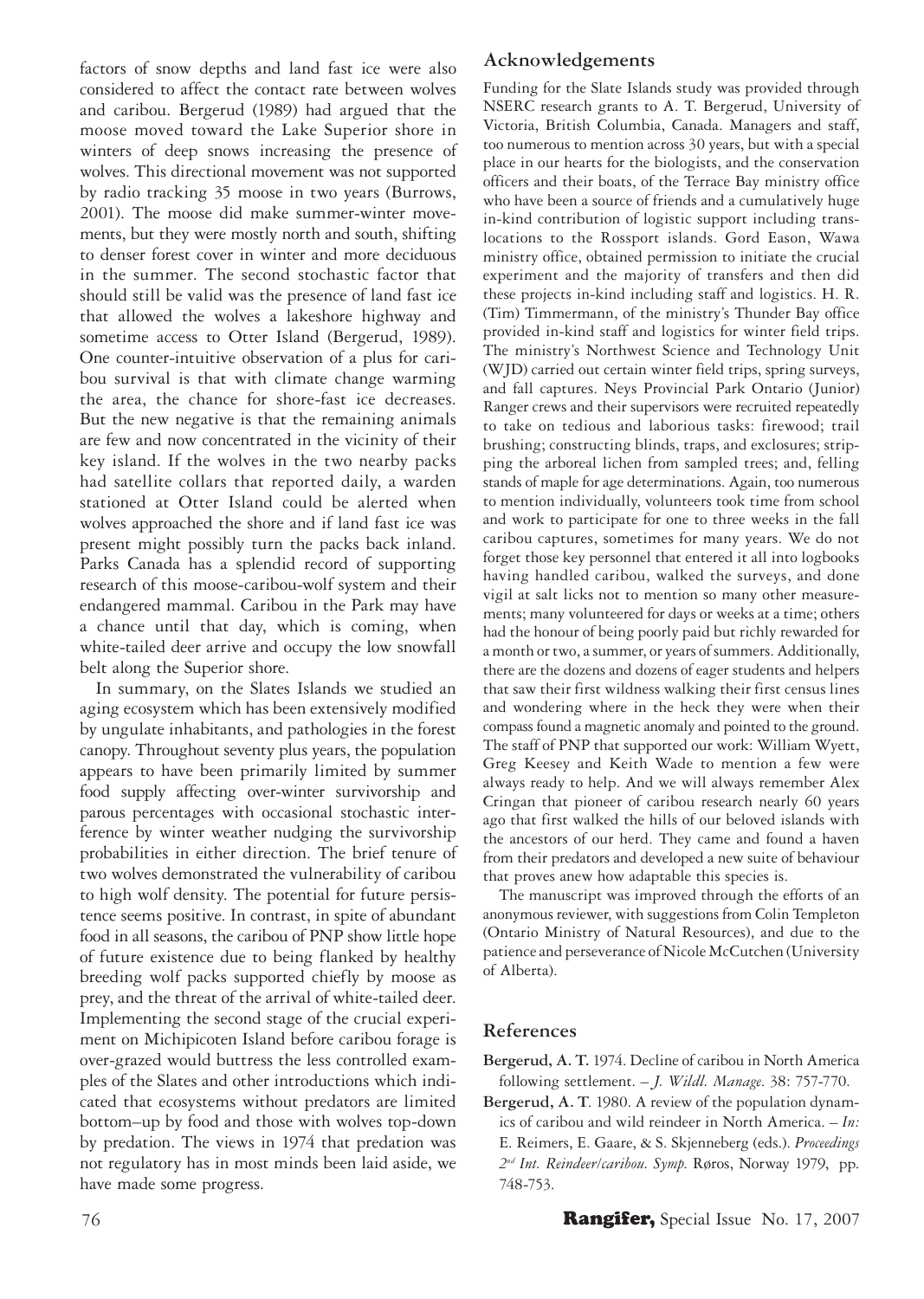**Bergerud, A. T**. 1985. Antipredator strategies of caribou: dispersion along shorelines. – *Can. J. Zool.* 63: 1324-1329.

**Bergerud, A. T**. 1989. *The Abundance, distribution and behaviour of caribou in Pukaskwa National Park, 1972-1988*. Unpubl. report, Pukaskwa National Park, Ontario. 143pp.

**Bergerud, A. T.** 1992. Rareness as an antipredator strategy to reduce predation risk for moose and caribou. – *In*: D. R. McCullough & R. B. Barrett (eds.). *Wildlife 2001: populations*. Elsevier Science Publishers, Ltd., London, pp. 1008–1021.

**Bergerud, A. T**. 1996. Evolving perspectives on caribou population dynamics, have we got it right yet? – *Rangifer*  Special Issue No. 9: 95-116.

**Bergerud, A. T**. 2001. *The Herbivores of the Slate Islands, 1974 to 2001*. Unpubl. report prepared for the Ontario Ministry of Natural Resources, Terrace Bay ON. 186pp.

**Bergerud, A. T. & Dalton. W. J.** 1990. *Central crude project caribou survey.* Contract P.O. No. CCL 06-003. Bergerud and Associates. 9pp.

**Bergerud, A. T. & Elliott, J. P.** 1986. Dynamics of caribou and wolves in northern British Columbia. – *Can. J. Zool.*  64: 1515-1529.

**Bergerud, A. T., Wyett, W. & Snider, D. B.** 1983. The role of wolf predation in limiting a moose population*.*  – *J. Wildl. Manage*. 47: 977-988.

**Burrows, F. G. M.** 2001. *The effects of landscape disturbance on the population dynamics and behaviour of moose (*Alces alces) *in the Greater Pukaskwa Ecosystem, Ontario.* M.Sc. Thesis, Lakehead Univ., Thunder Bay, ON. 86pp.

**Burrows, F. G. M., Krizan, P., Neale, G. & Paquet, P.** 1996. *Interim report on ecology of gray wolves and associated prey species in the Greater Pukaskwa Ecosystem Ontario 1994-96*. John/Paul and Associates. 93pp.

**Butler, H. E.** 1986. *Mating strategies of woodland caribou (*Rangifer tarandus*).* Thesis, Univ. of Calgary, Calgary, Alberta. 583pp.

**Butler, H. E. & Bergerud, A. T.** 1978. The unusual story of the Slate Island Caribou. – *Nature Canada* 7: 37-40.

**Cameron, R. D. & Veer Hoef, J. M**. 1994. Predicting parturition rate of caribou from autumn body mass. – *J. Wildl. Manage*. 58: 674-679.

**COSEWIC** 2002. *COSEWIC assessment and update status report on the woodland caribou* Rangifer tarandus caribou *in Canada.* Committee on the Status of Endangered Wildlife in Canada in Canada, Ottawa. 98pp.

**Cringan, A. T.** 1956. *Some aspects of the biology of caribou and a study of the woodland caribou range of the Slate Islands, Lake Superior, Ontario.* M.A. Thesis, Univ. of Toronto. 300pp.

**Cringan, A. T.** 1957. History, food habitats, and range requirements of the woodland caribou of continental North America. – *Trans. North Am. Wildl. Conf.* 22: 485-501.

**de Vos, A. & Peterson, R. L.** 1951. A review of the status of woodland caribou (*Rangifer caribou*) in Ontario. – *J. Mammal*. 2: 329-337.

**Edwards, R. Y.** 1954. Fire and the decline of a mountain caribou herd*.* – *J. Wildl*. *Manage.* 18: 521-526.

**Euler, D. L., Snider, B. & Timmerman, H. R.** 1976. Woodland caribou and plant communities on the Slate Islands, Lake Superior. – *The Can. Field-Nat*. 90: 17-21.

**Ferguson, S. H., Bergerud, A. T. & Ferguson, R.** 1988. Predation risk and habitat selection in the persistence of a remnant caribou population. – *Oecologia* 76: 236-245.

**Finlay, B. F.** 1973. *Climatography of Pukaskwa National Park, Ontario*. Atmospheric Environment Service, Toronto, ON. 46pp.

**Forshner, A.** 2000. *Population dynamics and limitation of wolves (*Canis lupus*) in the Greater Pukaskwa Ecosystem, Ontario.* M.Sc. Thesis, University of Alberta, Edmonton, Alberta. 129pp.

**Gasaway, W. C., Dubois, S. D., Harbo, S. & Reed, D. J.** 1986. *Estimating moose demography from aerial surveys.* Biological Papers, University of Alaska, Fairbanks. Number 22.

**Geist, V.** 1998. *Deer of the World their Evolution, Behavior, and Ecology.* Stackpole Press, Mechanisburg, PA. 421pp.

**Grieve, R. A. F. & Robertson, P. B.** 1977. *A partially submerged impact crater in Lake Superior*. Energy, Mines and Resources Canada *GEOS* Spring 1977: 15-17.

**Hempel, C. G**. 1966. *Philosophy of Natural Science* Prentice-Hall, Englewood Cliffs, N. J.

**King, R. T.** 1937. Ruffed grouse management. – *J. For.* 35: 523-532.

**Klein, D. R.** 1970. Tundra ranges north of the boreal forest. – *J. Range Manage*. 23: 8-14.

**Leopold, A. S. & Daling, F. F.** 1953. *Wildlife in Alaska.*  Ronald Press, New York. 129pp.

**Lincoln, F. C.** 1930. Calculating waterfowl abundance on the basis of banding returns. – *U.S. Dept. Agr. Circ.* No 118, May 1930.

**Mallory, F. F. & Hillis, T. L.** 1998. Demographic characteristics of circumpolar caribou populations: ecotypes, ecological constraints, releases, and population dynamics. – *Rangifer* Special Issue No. 10: 49-60.

**Messier, F.** 1994. Ungulate population models with predation: a case study with the North American moose. – *Ecology* 75: 478-488.

**Neale, G. K.** 2000. *Affects of snow depths on seasonal, movements and homerange distributions of wolves, moose, and woodland caribou in and around Pukaskwa National Park, Ontario, Canada.* M.Sc. Thesis, University of Montana, Missoula, Montana. 75pp.

**Poitevin, J.** 1989. *Pukaskwa National Park Resource Description and Analysis*. Parks Canada, Unpubl. report.

**Rowe, J. S.** 1972. Forest regions of Canada. - *Canada Forest Service Publication* 1300, 172pp.

**Schaefer, J. A.** 2003. Long-term range recession and the persistence of caribou in the taiga. – *Conservation Biology* 17: 1435-1439.

Rangifer, Special Issue No. 17, 2007